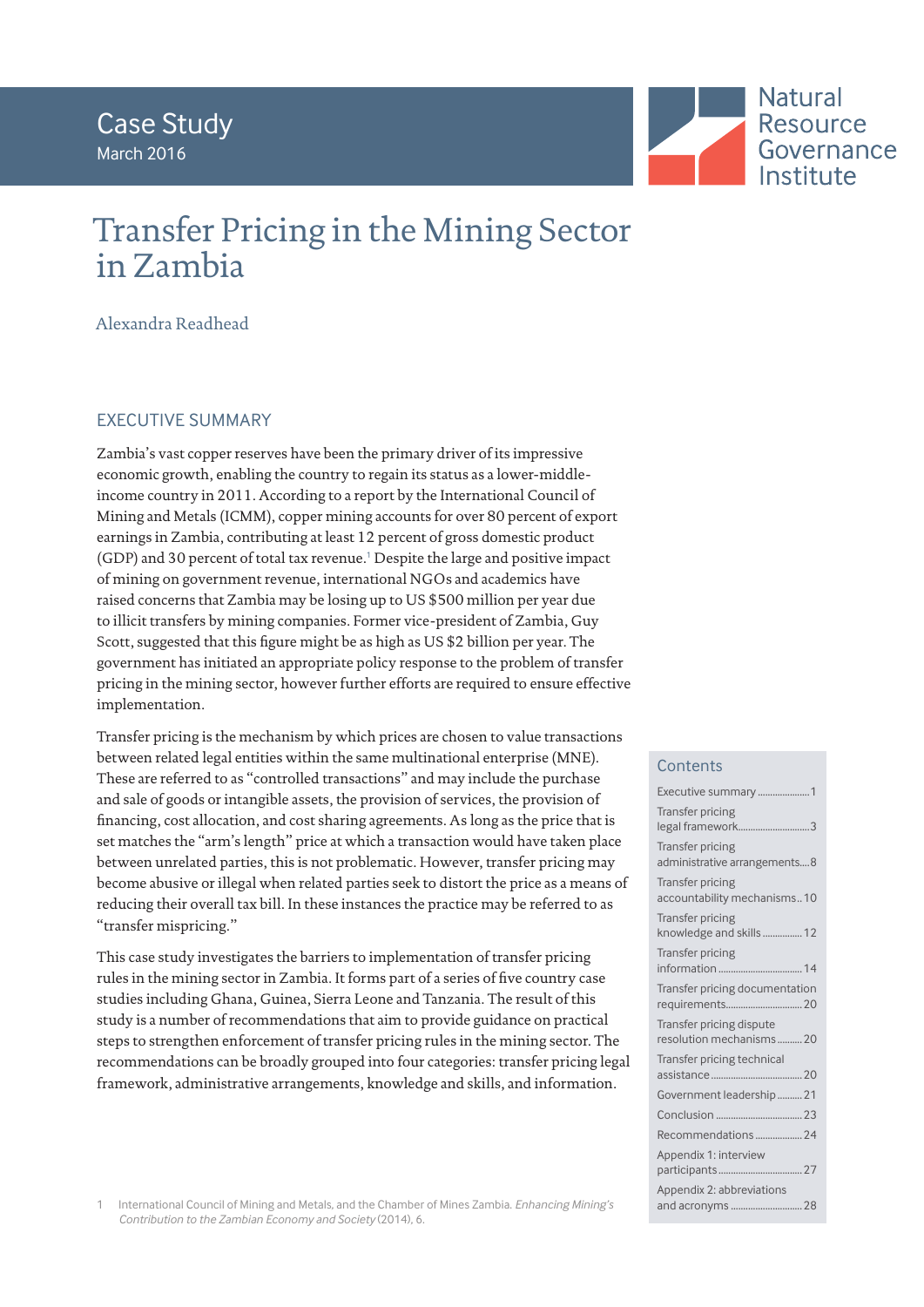## Overview of recommendations

|                                 |                | <b>Recommendation</b>                                                                                                                                                                                                                                                                                                                                                                                                                                                      | <b>Responsibility</b>                                                          |
|---------------------------------|----------------|----------------------------------------------------------------------------------------------------------------------------------------------------------------------------------------------------------------------------------------------------------------------------------------------------------------------------------------------------------------------------------------------------------------------------------------------------------------------------|--------------------------------------------------------------------------------|
|                                 | 1              | Fast track the approval of the transfer pricing regulations to ensure that Zambia has a well-<br>established legal framework to pursue transfer pricing cases.                                                                                                                                                                                                                                                                                                             | Ministry of Finance                                                            |
| framework<br>Legal              | $\overline{2}$ | Explore complementary tax avoidance measures such as capping management fees and limiting<br>the deduction of related party payments as a percentage of total income. These additional<br>measures will help safeguard the tax base and reduce the transfer pricing monitoring burden.                                                                                                                                                                                     | Ministry of Finance                                                            |
| Administrative arrangements     | 3              | Maintain the current approach of embedding transfer pricing specialists within the mining and<br>non-mining audit teams, rather than moving to a stand-alone transfer pricing unit. Ultimately,<br>a hybrid approach may be most appropriate: expanding the network of embedded transfer<br>pricing specialists, who report to a small transfer pricing team that provides technical support,<br>consolidates learning, develops tools, and facilitates capacity building. | Zambia Revenue<br>Authority (ZRA)                                              |
|                                 | $\overline{4}$ | Establish a formal coordination mechanism for the sharing of mining information and expertise.                                                                                                                                                                                                                                                                                                                                                                             | Ministry of Finance<br>Ministry of Mines (MMMD)<br>and ZRA                     |
|                                 | 5              | Strengthen the coordination function of the Zambia Extractive Industries Transparency Initiative<br>(ZEITI), bringing together government, companies, and civil society on a regular basis, to improve<br>information sharing, and build mutual respect and trust.                                                                                                                                                                                                         | <b>ZEITI Secretariat</b><br>Head of state                                      |
|                                 | 6              | Clarify roles and responsibilities with respect to the collection of information in the mining<br>sector. There should be agreement on who is collecting what information, from whom, by when,<br>and how the various government institutions plan to share the data.                                                                                                                                                                                                      | MMMD and ZRA                                                                   |
| Transfer Pricing<br>information | 7              | Harmonize the Mineral Value Chain Monitoring Project and the Mineral Production Monitoring<br>Support Project to prevent parallel reporting systems, and conflicting production and export<br>figures from becoming further entrenched.                                                                                                                                                                                                                                    | MMMD and ZRA                                                                   |
|                                 | 8              | Expand current reporting requirements for mining companies to include information on<br>expenditure.                                                                                                                                                                                                                                                                                                                                                                       | <b>MMMD</b>                                                                    |
| Knowledge<br>and skills         | 9              | Key officials from the MMMD should be selected for training on transfer pricing and other tax<br>avoidance mechanisms. While the ZRA is the primary institution responsible for enforcing<br>transfer pricing rules, given the role that the MMMD is expected to play in gathering and<br>evaluating production data, it would be valuable for key officials to have some knowledge of<br>transfer pricing, particularly as it relates to mining.                          | Government of the<br>Republic of Zambia<br>(GRZ) and international<br>partners |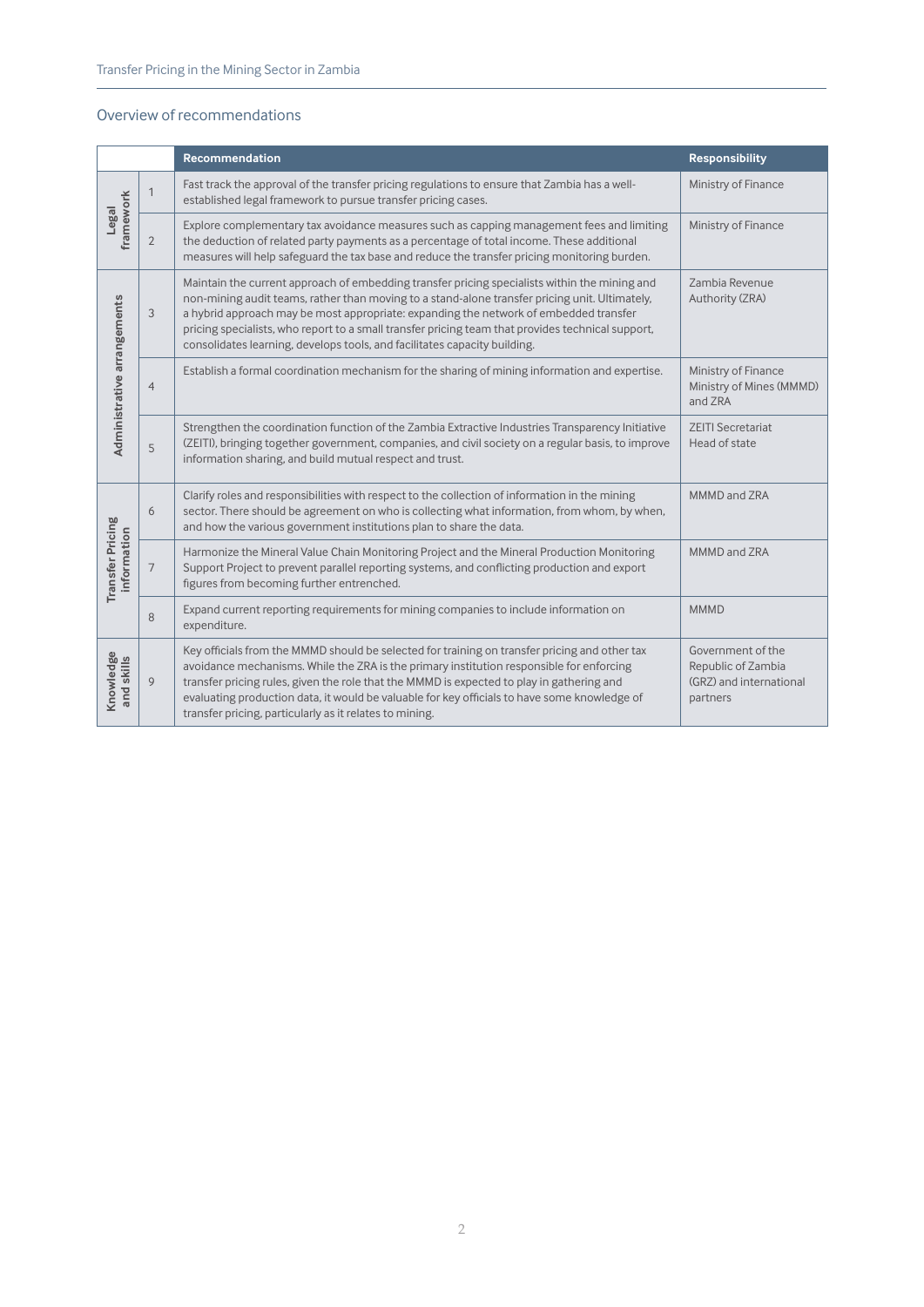#### TRANSFER PRICING LEGAL FRAMEWORK

#### **Status of transfer pricing rules**

Considerable progress has been made to establish transfer pricing capability in the Zambia Revenue Authority (ZRA), despite the fact that transfer pricing regulations are yet to be finalized. $^2$  The regulations were drafted by the ZRA and Ministry of Finance in 2012, with support from the OECD. However since then, the regulations have been held up at the Ministry of Justice due to a dismissal of state lawyers following a strike in 2014. The regulations are expected to be published in 2016. It was not possible to review the regulations in their draft form, however, according to ZRA officials, the regulations are broadly in accordance with OECD guidelines, although some detailed and complex elements have been left out. The draft regulations require taxpayers to follow the transfer pricing methods in order of priority, and where they are unable to adhere to this order they must provide adequate justification.<sup>3</sup>

According to ZRA officials, the main feature of the transfer pricing regulation is the documentation requirements which have been presented as a manual for taxpayers. The significance afforded to transfer pricing documentation reflects the challenges that the ZRA has experienced in implementing anti-tax avoidance provisions to date. When the ZRA has requested information, taxpayers have often not understood what is required, or referred the ZRA to their corporate headquarters. Subsequently, the ZRA concludes that taxpayers are obstructive. Setting clear expectations is a way of limiting the potential for such standoffs. The regulations will clarify what transfer pricing documents taxpayers are expected to keep at their premises in Zambia, how often the documents must be updated, and when they are must be submitted. This should make the transfer pricing audit process more efficient and consistent.

Until the transfer pricing regulations are formally introduced in 2016, the ZRA continues to rely on Section 97a of the Income Tax Act (ITA) of 2006 as the legal basis to adjust non-arm's length transactions. Section 97 was amended in 2014 to bring the language in line with international standards and to empower the finance ministry to develop transfer pricing regulations. In particular, Section 97 specifies the documentation to be kept by taxpayers and the penalties for non-compliance. The amendment established the legal basis for the ministry to draft the transfer pricing regulations that will be introduced in 2016. Currently, there are no specific penalties for TP, instead the standard penalties in the ITA are applied.<sup>4</sup> The new Mines and Minerals Development Act (MMDA) of 2015 includes penalties relating to preparation of documentation, however they are relatively general. The specific penalty provisions in the draft mining regulations are not strong enough, creating an opportunity to debate which specific penalties apply to mineral production reporting.

Despite the lack of transfer pricing regulations, the ZRA has established a team of four transfer pricing specialists in the Large Taxpayers Office (LTO), and provided basic training to all ZRA officials. Under Section 97 of the ITA, the transfer pricing specialists embedded in the mining audit team have conducted more than ten transfer pricing adjustments: three cases are at the tribunal stage, two or three have progressed to court, and the remaining cases are still being finalized internally. The

Transfer pricing methods are used to calculate the arm's length price.

*That taxpayers are not legally obligated to keep transfer pricing documentation has been a major obstacle to implementation of the arm's length principle in Zambia. This has been resolved in the draft transfer pricing regulations, which should be passed in 2016.*

<sup>2</sup> Transfer pricing rules should be understood as meaning primary tax avoidance legislation, plus regulations, recognizing that most countries have the former, but not always the latter.

The standard penalties are as follows 17.5 percent of the amount for negligence, 35 percent for wilful default, and 52.5 percent for fraud.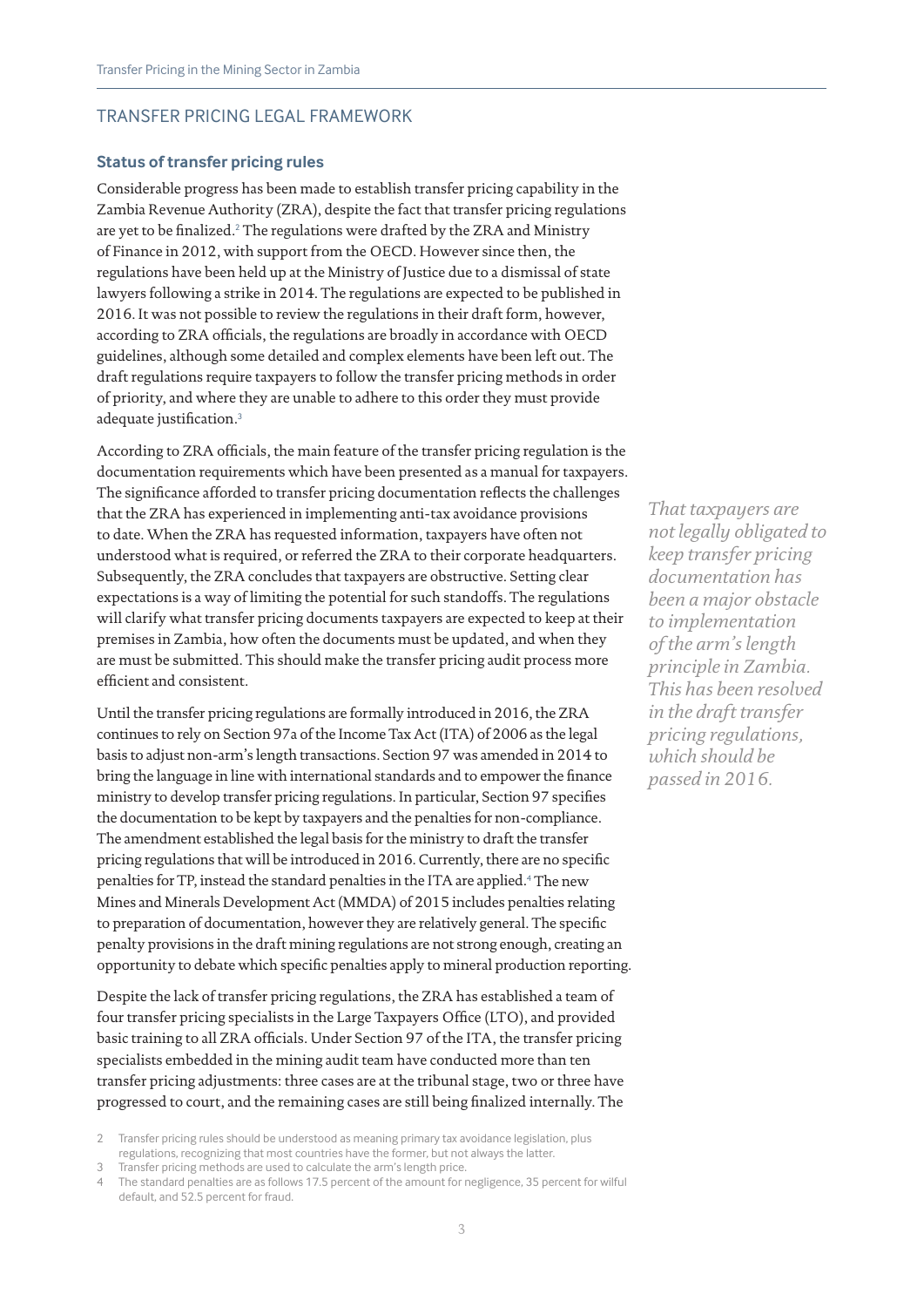lack of transfer pricing regulation has not prevented the ZRA from applying Section 97. The only challenge has been accessing the relevant documentation from mining companies, hence the emphasis on documentation rules in the draft regulations. According to the head of the LTO, the only difference the regulations will make is with respect to transfer pricing documentation. The fact that taxpayers are currently not legally obligated to keep transfer pricing documentation has been a major obstacle to implementation of Section 97 of the ITA.

To limit the risk of transfer mispricing in relation to related party mineral sales, Sections 97A(13;14) of the ITA requires that the sale of base metals or any substance containing base metals or precious metals, between related parties, be calculated according to London Metal Exchange, Metal Bulletin, or other metal exchange market approved by the commissioner general. Due to challenges associated with collecting corporate income tax, the mineral royalty rate has also been increased from 3 percent, to 6 percent and 9 percent for underground and open pit mining respectively.

All mining agreements were abolished as part of reforms in 2008, yet it is still useful to consider the extent to which transfer pricing was prohibited when these agreements were in force. There is some variation: the agreements for Chambishi copper mine (1998) and Chibuluma mines (1997) explicitly required companies to sell their mineral products at arm's length, whereas this condition was absent in the Mopani mines agreement (2000) and the amended agreement with Konkola Copper Mines Plc (KCM) (2004) (although the KCM agreement did state that the government was not restricted from introducing transfer pricing rules despite stabilization clauses). The difference between these agreements is probably a reflection of the fact that in the late 1990s the netback approach was still used as the basis for computing royalties, making it harder to verify whether the realized sale price was indeed competitive rather than the norm value method used in later agreements. These discrepancies are less relevant now given that the agreements are no longer in force, and companies are required to comply with the reference price.

#### *Alternative perspectives*

The mining fiscal regime in Zambia has fluctuated considerably over the last few years, with royalty rates rising to 20 percent for open pit mines at one point. This is partly a response to the challenge of verifying deductible expenditure used to offset income tax. To overcome this challenge, an international expert who has worked closely with the ZRA has recommended that countries adopt more blunt measures in order to protect the tax base. He said, "Companies recommend the use of OECD transfer pricing rules but even the United States and Western Europe can't administer these rules effectively. Such rules are made by capital exporting countries for capital exporting countries. Let's abandon the arm's-length principle; the arm's-length principle has little or nothing to do with economics because there is no economic information contained in the transfer price. It would be better to have a clear simple arbitrary rule."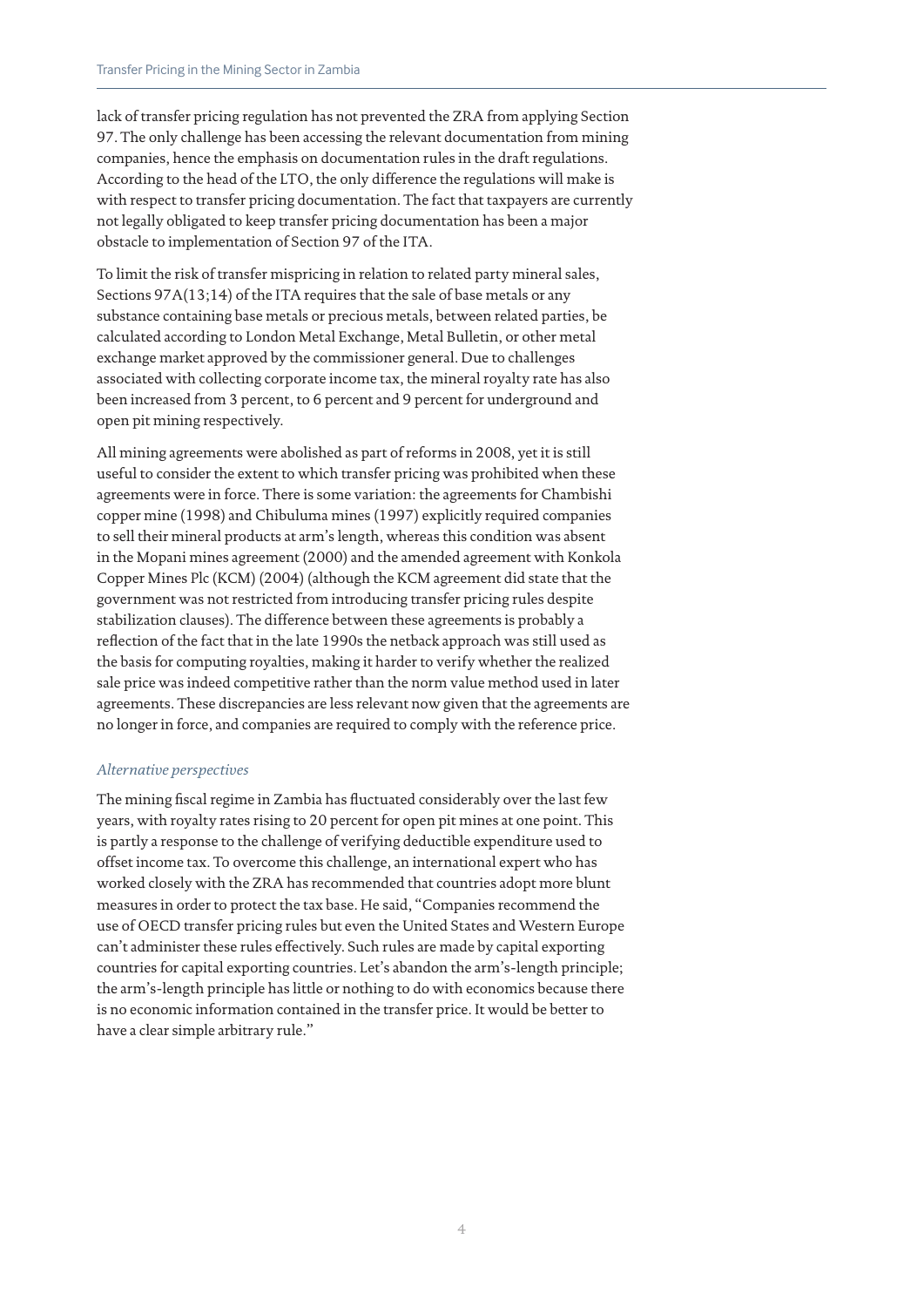The rule being advocated is a limit on deductibility of related party payments as a function of earnings: interest expenses plus any payments to related parties will be restricted to a percentage of gross income. This is an extension of the interest deductibility rule proposed by the OECD.

*For example, suppose a firm has spent US \$90 in interest payments on a related party loan and purchases a good from a related party for US \$60. Suppose further that the firm's earnings before interest, taxes, depreciation, and amortization (EBITDA) is US \$220 and that there is a rule that limits deduction of related party payments to 50 percent of EBITDA. Without the rule on deductibility of related party payments the amount liable for deduction is US \$150; with the rule the total amount liable for deduction is reduced to US \$110, leaving a balance of US \$40 to be carried forward.* 

This rule is very similar to the production sharing approach in the petroleum sector, where it is common to cap cost oil as a certain percentage of annual production.<sup>5</sup> While limiting deductibility of related party payments should protect the tax base, the counterpart effect may be that mining companies take longer to recoup their investments, deterring further investment in the sector. It therefore requires careful consideration by policymakers.

#### Box 1. Transfer pricing reform process in Zambia

Despite the inclusion of transfer pricing provisions in the Income Tax Act since 1999, the ZRA only began to focus on comprehensive transfer pricing reform in 2012. The reforms began when four tax auditors within the LTO were assigned the role of transfer pricing specialist. Following this, the OECD produced the first draft of the transfer pricing regulations which the ZRA then commented on. The commissioner-general of the ZRA was particularly interested in advancing the transfer pricing reforms, and, due to a close working relationship with the finance minister he was able to get the requisite buy-in from policymakers. Having had some experience of pursuing transfer pricing cases previously, the ZRA was acutely aware of the need for robust documentation rules to clarify taxpayer expectations and avoid unnecessary delays in the audit process.

The major challenge so far has been delays within the Ministry of Justice. The draft transfer pricing regulations have been with the ministry since 2013. The primary cause of the delay has been staff turnover at the ministry, however even prior to this ministry officials had wanted to change various aspects of the regulations on the basis that they, "went against the direction of the law, and [were] too onerous on taxpayers." According to the ZRA, the justice ministry is generally of the view that the ZRA has too much power. This would seem to be a reasonable assessment of the ZRA, particularly given its unusually powerful role regarding the mining sector. Over the longer term, the ZRA plans to establish a separate transfer pricing unit within the LTO. The rationale for a separate unit is to enable transfer pricing specialists to focus exclusively on transfer pricing issues rather than having to also spend time participating in general audits.

Cost oil is the oil that a private company is allowed to sell to recover its costs, whereas profit oil is split between the contractor and the government, often the national oil company.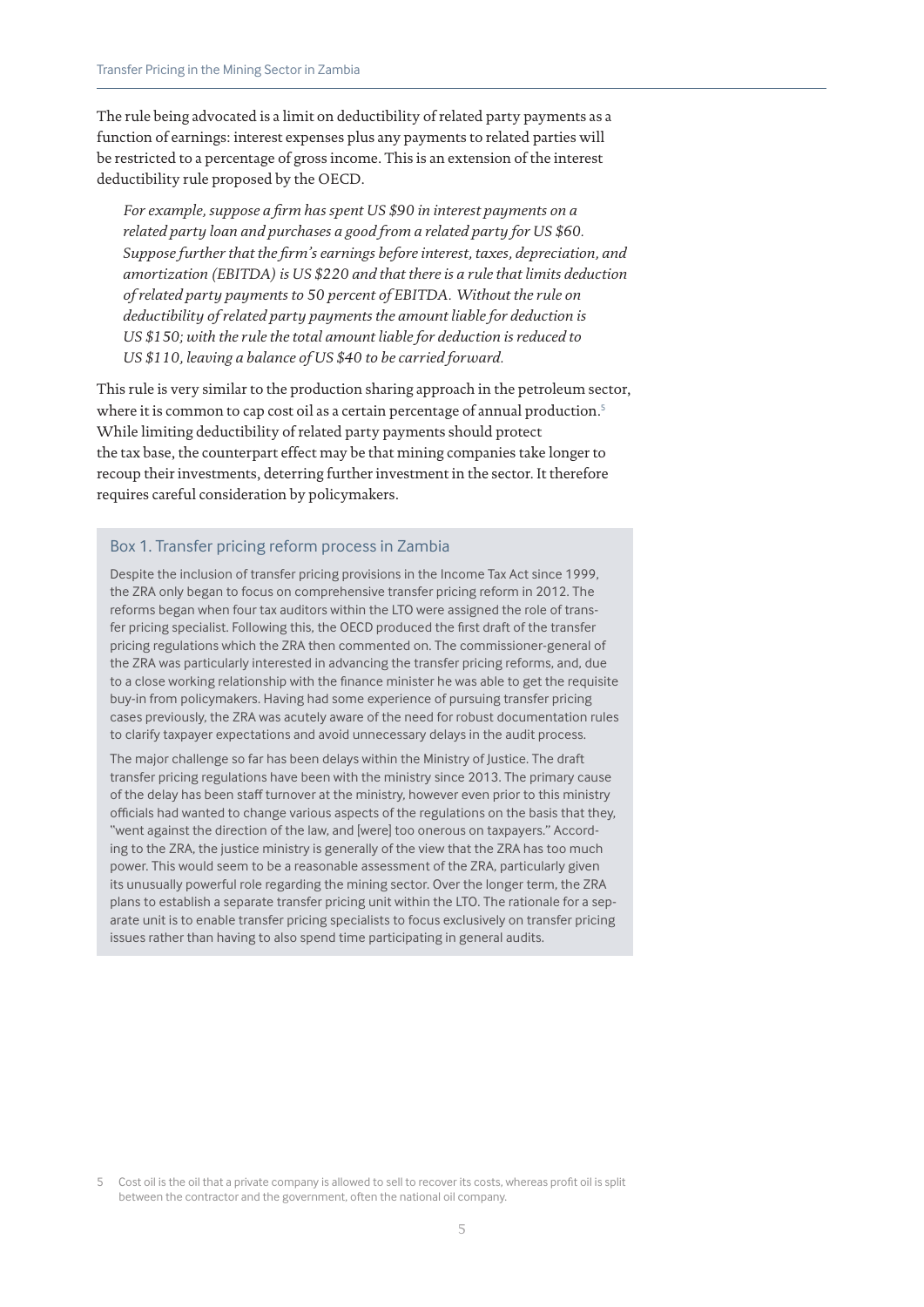#### **Relevant anti-tax avoidance rules**

#### *Thin capitalization*

The government revised the thin capitalization rule for the mining sector in 2007. The initial debt-to-equity ratio was 2:1, however mining companies considered this too harsh and it was consequently revised to 3:1. This ratio is specific to the mining sector. There are no thin capitalization provisions for other sectors. In addition to the thin capitalization ratio, the government removed withholding tax on dividends as a way of further encouraging companies to invest more by way of equity.

While the thin capitalization ratio has proved a useful way of protecting the tax base, it hasn't diminished the risk of excessive interest payments on loans from related parties. A company may be within the 3:1 ratio but interest rates are not necessarily at arm's length. Consequently, once auditors have applied the thin cap ratio they will undertake further tests to determine whether interest rates have been calculated according to the arm's length principle. The ZRA uses Orbis, the transfer pricing database created by Bureau Van Dijk (BVD) to benchmark interest rates on similar loans within the industry. Previously, if debt was subject to the thin capitalization rule then the interest rate would not be subject to transfer pricing provisions, however this was changed in 2012.

In addition to the interest rate risk, there is also a risk that companies will manipulate the debt-to-equity ratio via preference shares (for example) to put off paying income tax.

According to a senior official at the ZRA, "Thin cap rules are not a silver bullet; there are still many ways that companies can use equity financing to keep profit low or non-existent, it is important to investigate despite the ratio."

The ZRA is considering developing debt-to-equity ratios for other sectors in addition to mining. Some officials have expressed concern that there is too much focus on mining at the expense of other sectors that are also at risk of aggressive tax planning.

#### Box 2. ZRA rejects disallowed loan as equity

A mining company had a long-term shareholder's loan of about US \$61 million with an interest rate of 8 percent and no definite repayment period. The company claimed the loan should be treated as equity because it had no fixed repayment period and it had remained unpaid for a long period of time (over five years). The ZRA rejected the company's claim and made a made a tax adjustment adjustment of approximately US \$5 million. The debt-to-equity ratio allowed at the time was 2:1 but the company had a ratio of well over 10:1.

#### *Advance pricing agreements*

There is currently no provision for companies to request advance pricing agreements (APAs). Like many tax administrations, the ZRA is hesitant to embark on APAs before they have built up their transfer pricing capacity for fear of signing bad agreements. The ZRA is also keen to improve monitoring of the mining sector before committing to APAs. However, the ZRA intends to consider such agreements in the next few years.

According to development partners, the introduction of reference pricing and the treatment of hedging as a separate activity may reduce the need for APAs in relation to nature resource sales. While this may be true, senior officials at the ZRA argue

*Thin capitalization rules are not a silver bullet. There are many ways a company can manipulate the debt-to-equity ratio. Therefore it is necessary to investigate whether interest rates are arm's length, as well as introduce a limit on interest deductibility.*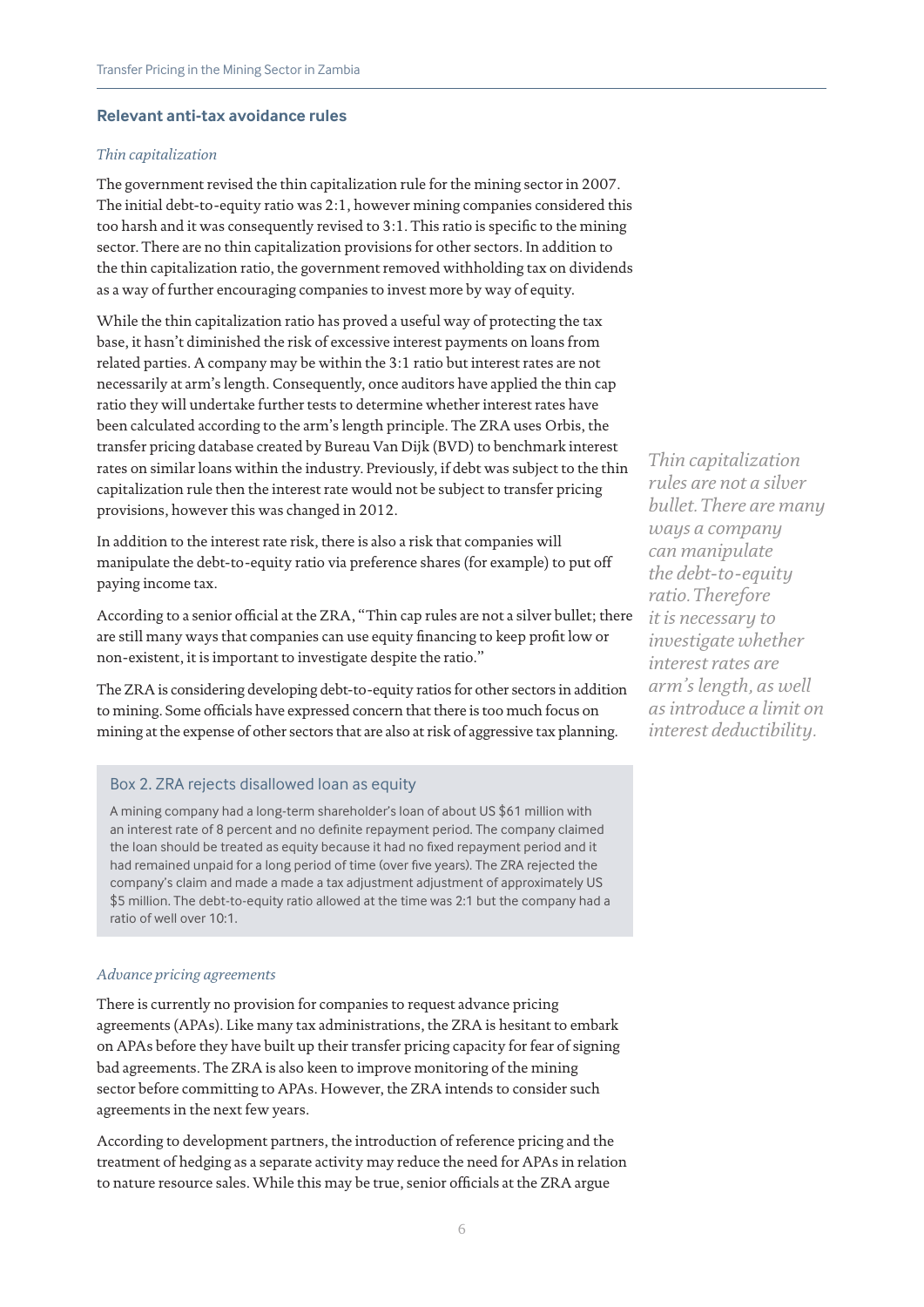that there remains significant scope for APAs in relation to deductible expenditure. According to one official, "Companies are buying capital assets from related parties, once we have the capacity to better evaluate expenditure we should look to set parameters through APAs."

# Box 3. Mark-up on mining machinery procured by parent company

It is difficult for the ZRA to evaluate the reported cost of mining equipment and machinery because: purchases are made by related parties, there is a lack of comparable data, and machinery may be project-specific.

During a recent audit of a local mining company, the ZRA found that the parent company was buying machinery and spare parts on behalf of the local company, to the extent that whenever a machine would break down they would order from the source on their behalf. The ZRA requested that the local company provide the invoices from the supplier to verify the cost of the equipment. This revealed that the parent company had made purchases from a global supplier of mining equipment, adding a mark-up in excess of standard industry rates, and then passing the inflated cost onto the local company registered in Zambia. The supplier was not aware of this. The transfer pricing adjustment is yet to be finalized.

*Abusive hedging*

The tax treatment of hedging has gone back and forth since 2008 when it was first delinked from core business income, meaning that losses from hedging could no longer be used to offset taxable profits from mining operations. The provision was reversed in 2009, and then reinstated in 2010. Given that most mining companies operating in Zambia hedge approximately 30-40 percent of production, there has been a lot of pressure on the government to treat hedging as part of the core business activity.

Despite the fact that hedging is now being treated separately, there are ongoing disputes with companies that have engaged in hedging in the past. Recently, a mining company took the ZRA to the Zambia High Court on the basis that it wrongly excluded hedging losses from the company's taxable income. The company is not disputing the fact that hedging now receives separate treatment. They are disputing the exclusion of hedging losses prior to 2008, when their development agreement was still in force and which allowed them to offset hedging losses against income. This may be an example of where the ZRA seeks to "overstretch the law." ZRA officials are aware that they are unlikely to achieve a successful outcome in court, as there is legal precedent requiring the government to uphold its contractual obligations to mining companies. However, the ZRA are convinced of the need to send a strong message that abusive hedging will not be tolerated.

#### *Reference Pricing*

In 1998, the finance ministry introduced reference pricing which requires mining companies to sell minerals according to the monthly average LME price, or, to the extent that base or precious metals are not quoted on the LME, companies must use the monthly average Metal Bulletin (MB) cash price. The provision was introduced to prevent companies from selling mineral products at non-arm's length prices to related or associated parties.

However, according to ZRA officials, even with the reference pricing requirement, companies do not always do the adjustments themselves and they may be selling to related parties and still using the contractual price rather than the legislated price. Consequently, implementation of reference pricing requires close monitoring.

*Although Zambia is yet to approve an Advance Pricing Agreement, tax officials anticipate using this mechanism to set parameters for cost deductions in the mining sector.*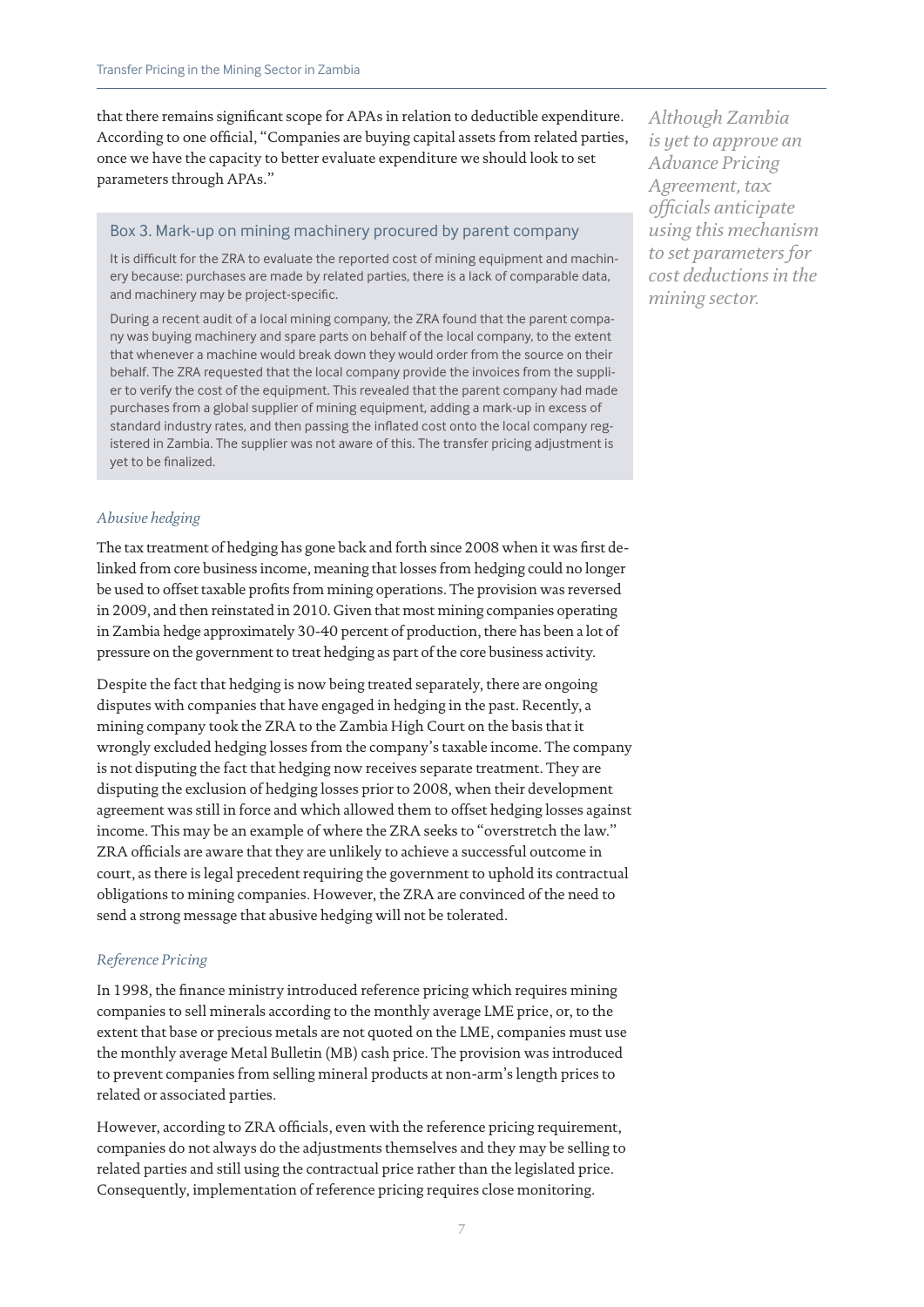Even as late as 2014, the ZRA had to make adjustments to royalty payments. The ZRA revealed one mining company that was still using netback. The company had started its calculations with the LME price, identified a number of costs including management fees to related parties, and then made deductions. The company rejected the ZRA's adjustment claiming that the legislation was too harsh and the deductions were genuine costs.

The fact that some companies are not following the reference pricing requirement is not surprising given the history of related party sales. According to one industry expert involved in the preliminary audits that were part of the Mineral Value Chain Monitoring Project (MVCMP), "All the sales contracts we examined were involved in transfer mispricing. The companies were using crude methods, simple variations in sale terms, and exaggerated discounts for related parties. You didn't need any specialized transfer pricing knowledge to pick them up."

While the pricing problem has been particularly apparent with some mines, subsequent reports questioned whether transfer mispricing in terms of sales is really such a big problem.<sup>6</sup> According to the International Council of Minerals and Metals (ICMM), of the four major mining companies covered in their 2014 report on the mining sector in Zambia, three had either zero or negligible sales to related parties.<sup>7</sup> While the risk of transfer mispricing has reduced considerably due to the introduction of reference pricing and the separate treatment of hedging losses, ZRA officials dispute the ICMM report, claiming that numerous companies operating in Zambia are selling their product to related parties. For example, it was recently confirmed in London's high court that Vedanta Resources, the parent company of KCM, was using a subsidiary Furaijah Gold to buy under-valued copper from KCM.<sup>8</sup> Consequently, the ZRA remains vigilant regarding related party sales and the risk.

# TRANSFER PRICING ADMINISTRATIVE ARRANGEMENTS

#### **Transfer pricing specialists**

Since 2012 there have been four transfer specialists in the ZRA divided between the mining and non-mining audit teams in the LTO. The specialists are embedded within these general audit teams, working alongside auditors on integrated tax audits of mining companies. This decentralized approach seems to be working well. There is no problem of internal coordination as the transfer pricing specialists and general auditors are working together on the same audits. It has also enabled the ZRA to develop transfer pricing expertise specific to the mining sector.

*The Zambia Revenue Authority has allocated transfer pricing specialists to the mining and non-mining audit teams. As a result, they have developed sector specific transfer pricing expertise as well as overcome potential internal coordination challenges.*

- 6 According to a preliminary audit report from 2009, "Mopani copper mines 'hedging' patterns are for moving taxable revenue out of the country versus true hedging." This is because the hedge prices used by Mopani were consistently at the bottom of the price cycle such that it was making losses both when copper prices were up and when prices were down. This is not the pattern you would expect to see for a true hedge intended as genuine risk management instrument. For example, if Mopani committed to a derivative contract that locked in a future sale price of US\$50 p/tonne of copper concentrate and at the date of sale there is a gain in the copper cargo of US\$30 (i.e. sale price is US\$80 p/tonne), Mopani makes an equivalent loss of US\$30 on the derivative contract, whereas if there is a loss on the copper cargo of US\$30 at the date of sale (i.e. sale price of US\$20 p/tonne), Mopani records an equivalent gain on the derivative contract, hence the hedge price is inversely correlated to the vulnerable asset
- 7 Mopani, Konkola Copper mines (KCM), First Quantum Minerals (FQM) Kansanshi Mine, and Barrick Lumwana mine. http://www.icmm.com/publications/enhancing-minings-contribution-to-zambia
- 8 Foil Vedanta. *KCM Hides Profits in Zambia by Transfer Mispricing* (2014) accessed May 18, 2016, http://www.foilvedanta.org/?s=transfer+mispricing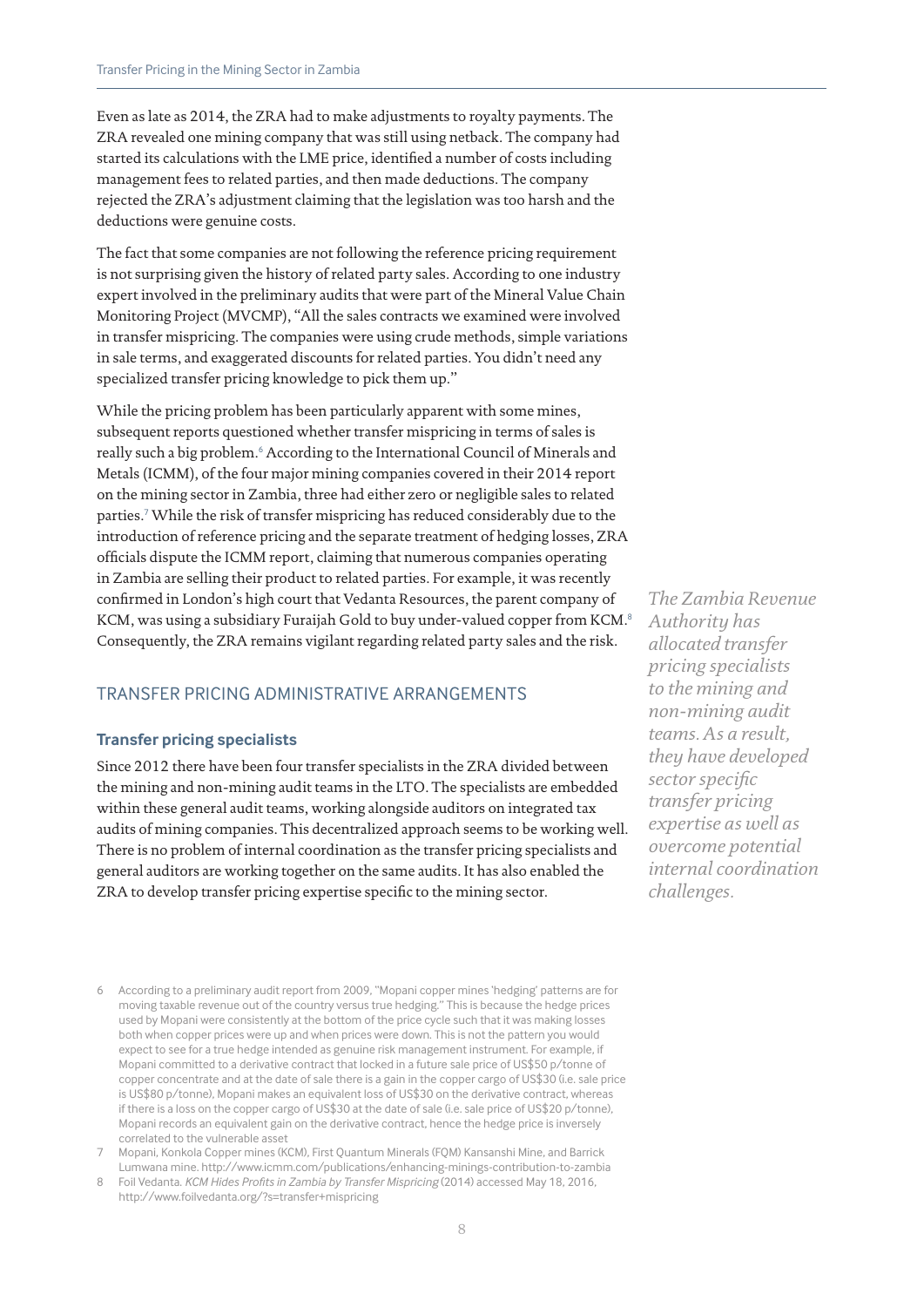Despite the benefits of this embedded approach, the ZRA's intention is to build a stand-alone transfer pricing unit within the LTO. Senior officials are concerned that the split focus and competing demands on transfer pricing specialists could see them limit their focus on transfer pricing matters. A separate unit will ensure quicker capacity building, as officials will be dealing with transfer pricing matters all the time. There is also a need to increase the transfer pricing workforce, to avoid a drop in revenue collection by the mining audit team (as a result of staff being diverted to work on transfer pricing issues that may take a long time to resolve). There has been some resistance to the proposal to establish a separate unit, on the basis that the team may be underutilized, however, the head of the LTO is confident that a separate transfer pricing team will have sufficient work to make it a worthwhile investment.

Other countries looking to establish transfer pricing capability may wish to follow the Zambian approach. Rather than setting up a separate unit from the outset, it seems to be more effective to identify transfer pricing focal persons within the general audit team, give them specialized training and empower them to investigate particular transfer pricing issues that arise during the course of general audits. This approach is non-threatening to the rest of the LTO and there is no problem of auditors failing to submit specific transfer pricing issues to a separate team. It also enables transfer pricing specialists to tailor their knowledge to specific sectors and taxpayers. This gradual approach introduces the concept of transfer pricing and gives specialists time to demonstrate their value add, so that when the time comes to set up a separate unit the rest of the LTO is willing to cooperate.

#### **Inter-agency coordination**

The ZRA is responsible for assessing and collecting all tax and non-tax revenues from the mining sector, including royalties. The Ministry of Mines and Mineral Development (MMMD) has the authority to prescribe royalty rates, yet the administrative function sits with the ZRA. Consequently, the MMMD has no role in assessing mining royalties; their function is simply to collect and verify production data to provide to the ZRA. The MMMD's limited role is due to a combination of the immense political strength of the finance ministry, as well as lack of capacity. MMMD is regarded as weak and "not seen to be on the ground"; hence the ZRA has taken charge of all aspects of mining revenue, including policy development, thus sidelining the MMMD. Arguably, the MMMD's limited monitoring capacity is a hangover from the period of state ownership. Had they undertaken monitoring activities then, they would have effectively been monitoring themselves. Despite concerns raised from industry experts about gaps in the workforce not long into the country's privatization process, the MMMD has failed to develop the human resources or logistical capacity to monitor private firms. The limited role of the MMMD means that the ZRA rarely looks to collaborate on tax avoidance issues or taxation of the mining industry, instead continuing to expand its mandate to supervize the sector, as evidenced by the MVCMP.

One of the major coordination challenges in the mining sector in Zambia has been conflicting accounts of copper production and export volumes from the Central Statistical Office, the Bank of Zambia, and the Ministry of Mines. In 2010, the Central Statistical Office reported 767,008 tons of copper produced, while the Bank of Zambia reported 852,566, a difference of 85,000 tons; again in 2012 there was a reported discrepancy of 103,000 tons.<sup>9</sup> In most instances, the discrepancy

*Coordination between the Zambia Revenue Authority and the Ministry of Mines is weak. Parallel reporting systems for mining taxpayers are becoming further entrenched due to competing mineral production monitoring programs.*

<sup>9</sup> Samarenda Das, and Miriam Rose. *Cooper Colonialism*. (Foil Vendata, 2014), 24.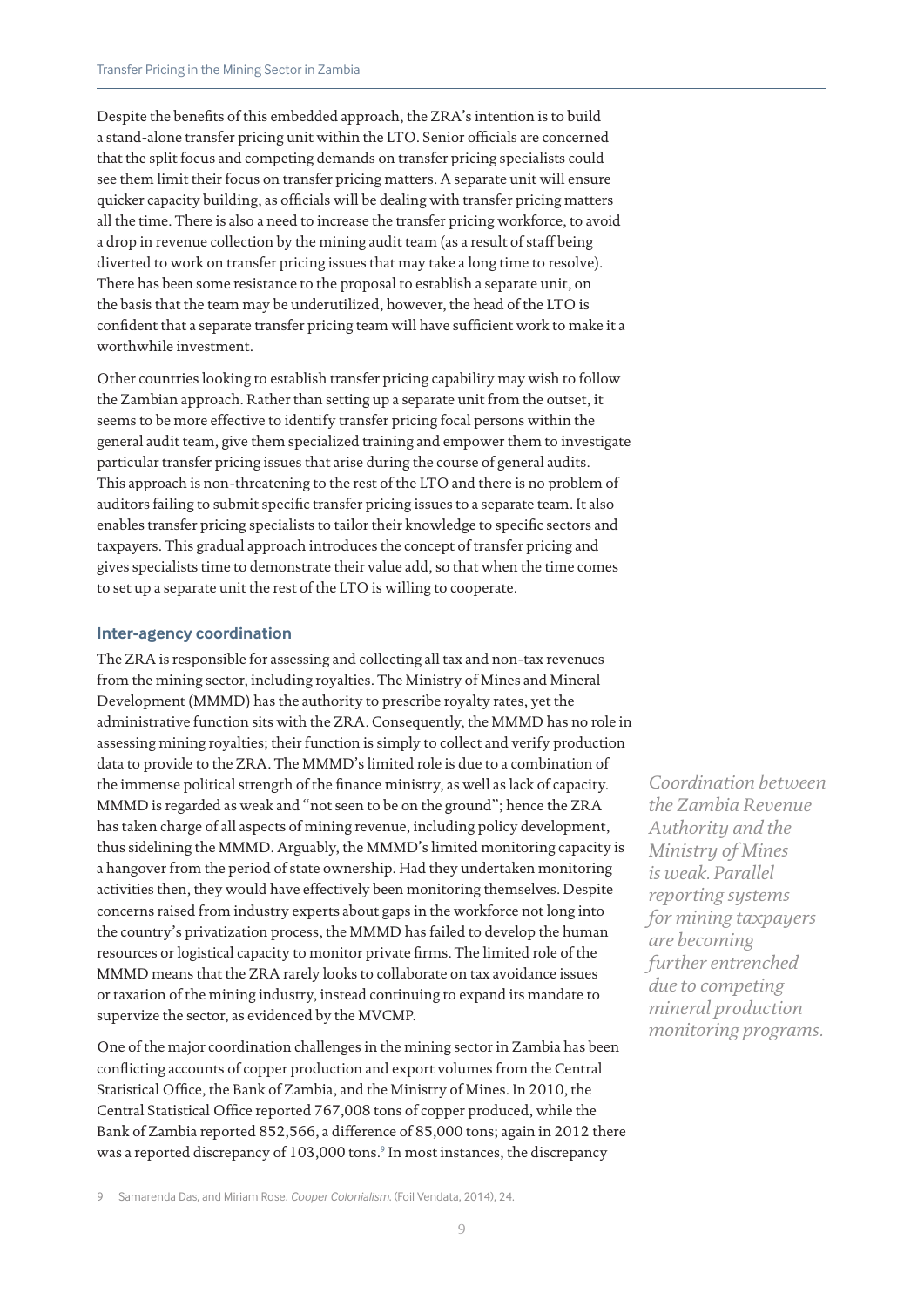can be explained by the double counting of the intermediate production as both intermediate and then finished product. However, as a result, the ZRA has had to navigate three different answers on production and export volumes as it seeks to assess tax and non-tax revenues. Not only do these discrepancies make the risk of corruption more likely, they create a perception of incompetence that is unhelpful to the government.

To overcome the challenge of poor information coordination in the mining sector, the Norwegian government has supported the Mineral Value Chain Project (MVCP) at the ZRA, which seeks to harmonize reporting. At the same time, a similar project has launched at the ministry of mines. There is a risk that the new "Mineral Production Monitoring Support" program hosted by the ministry, will lead to parallel reporting systems, with different information requirements for taxpayers, resulting in different production and export figures. The two government agencies may need to coordinate more closely.

Apart from occasional meetings of the Zambia Extractive Industries Transparency Initiative (ZEITI), there is currently no formal coordination mechanism for the sector. If the ZRA is not sure about something they will get input from MMMD, however this is purely on a needs basis. Outside this ad hoc interaction, the only form of collaboration between the ZRA and MMMD is firstly, in relation to the requirement that mining companies applying to the MMMD for an export permit first get a mineral royalty certificate clearance from the ZRA; and secondly, that companies looking to transfer a mining right must first get approval from the ZRA to ensure that property tax is collected. The overall lack of coordination indicates a lack of vision for the sector and prevents the government from speaking with one voice during negotiations, furthermore leading to the unhelpful politicization of decision-making in the mining sector.

# TRANSFER PRICING ACCOUNTABILITY MECHANISMS

Civil society groups in Zambia have been extremely active on tax avoidance issues, including mining taxation. The Action Aid report "Sweet Nothings," which focused on profit shifting by Associated British Foods via its Zambian subsidiary, Zambia Sugar Plc, put tax avoidance at the forefront of public debate in southern Africa.<sup>10</sup> There are a number of active local NGOs working on tax issues, namely the Centre for Trade Policy and Development (CTPD), which also hosts the Zambia Tax Platform, a multi-stakeholder group advocating on issues of tax administration and governance. CTPD released an investigative report on KCM, owned by Vedanta Resources, which is now the subject of a forensic audit.<sup>11</sup> The Zambia Tax Platform was also a key contributor to the development of the revised Mines and Minerals Act passed by parliament in August 2014. The media engages on the issue occasionally, particularly given its political salience. However, according to Action Aid, which provides training to the media, "Progress is slow. Journalists get the implications of local tax issues but they have far less understanding of corporate tax."

While civil society groups are active on the topic of taxation, some stakeholders question how informed civil society is and suggest there is a risk of reactionary politics as a result of public hype. The shifting position of civil society regarding royalty rates is considered by some to be indicative of their narrow understanding of the economic realities of the mining industry. According to a government official,

<sup>10</sup> Mike Lewis. *Sweet Nothings.* (Action Aid, (2013).

<sup>11</sup> Das and Rose. *Copper Colonialism*. (2014)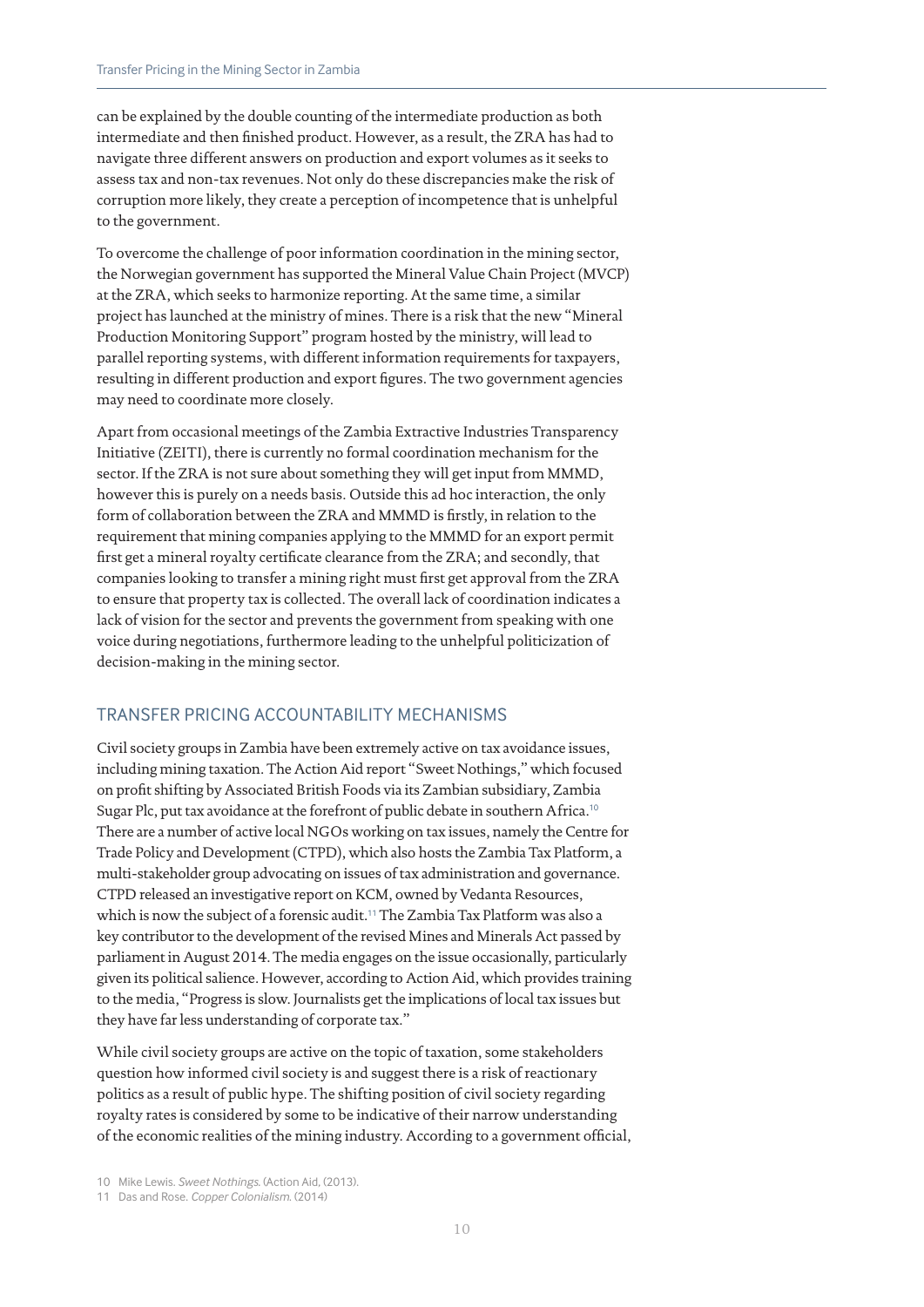"Civil society was putting pressure on the government to increase the royalty rate saying that the ZRA did not have capacity to collect income tax. The Ministry of Finance changed the rate, then the companies started lobbying the government, and the same civil society turned around and said no you can't do that the companies will have to close down."

While public pressure was not the only factor that led the government to increase royalty rates in 2014, it undoubtedly played a significant role. Whether the change was correct or not, civil society organizations must strive to present a balanced, consistent view to ensure that they remain a credible force, and avoid further complicating the already unpredictable tax regime. An NGO representative presented a slightly different view of civil society's "royalty backflip," suggesting that the lack of protest from civil society should not be interpreted as tacit support for companies, but rather they find themselves constantly talking about "taxes, taxes, taxes" and sometimes they get tired. This is not a particularly compelling counterargument, it is more likely that civil society did not foresee the full extent of the resistance from companies, and saw no option but to back down.

There is clearly a need to strengthen the relationship between civil society and the ZRA in order to limit speculation and ensure that accurate information is being disseminated to the public. Numerous civil society organizations complain that the ZRA does not have the capacity to deal with transfer pricing issues, hence why tax avoidance continues to be a problem. When this criticism was presented to the ZRA they replied, "Civil society offers this blanket statement but have they ever checked? No one considers what the gap is between expected revenue and actual. If they have so much information on illicit financial flows why don't they pass the information on to the ZRA so we can see what the civil society organizations are seeing." There is a lot of good work going on at the ZRA that civil society and the public are unaware of. While issues of confidentiality must be dealt with, the ZRA must also do a better job of keeping the public informed with respect to developments in combatting transfer pricing and other tax avoidance measures.

#### **Zambia Extractive Industries Transparency Initiative (ZEITI)**

The Extractive Industries Transparency Initiative (EITI) declared Zambia EITI compliant in 2012. Since then ZEITI has produced reconciliation reports for 2013 and 2014. According to the 2014 report by ICMM, the ZEITI process has strengthened transparency regarding mining revenues, however the initiative received limited mention in the interviews for this study.<sup>12</sup> ZEITI has been useful for the purpose of increasing available information and analysis, yet according to a civil society representative, "it has had less success in translating reports into enhanced compliance from companies." The lack of legal force is attributed as the reason for ZEITI's ineffectiveness as an accountability tool. Although enacting the ZEITI bill into law may not necessarily improve follow-up of report findings, it will ensure that companies are obligated to provide the necessary information, whereas right now it is purely a voluntary mechanism.

One area where ZEITI could add real value is in improving relationships and building mutual trust between the government, mining companies, and civil society. As mentioned previously, the relationship between the government and companies is increasingly acrimonious, creating problems for future investment. In addition, civil society groups are kept at a distance, leading to a less informed

*Civil society has played a critical role in raising awareness of the problem of tax avoidance. To remain a credible force, civil society must present a balanced and consistent picture of the problem, and avoid sensationalist tendencies.*

<sup>12</sup> International Council of Mining and Metals, and the Chamber of Mines Zambia. *Enhancing Mining's Contribution to the Zambian Economy and Society* (2014), 10.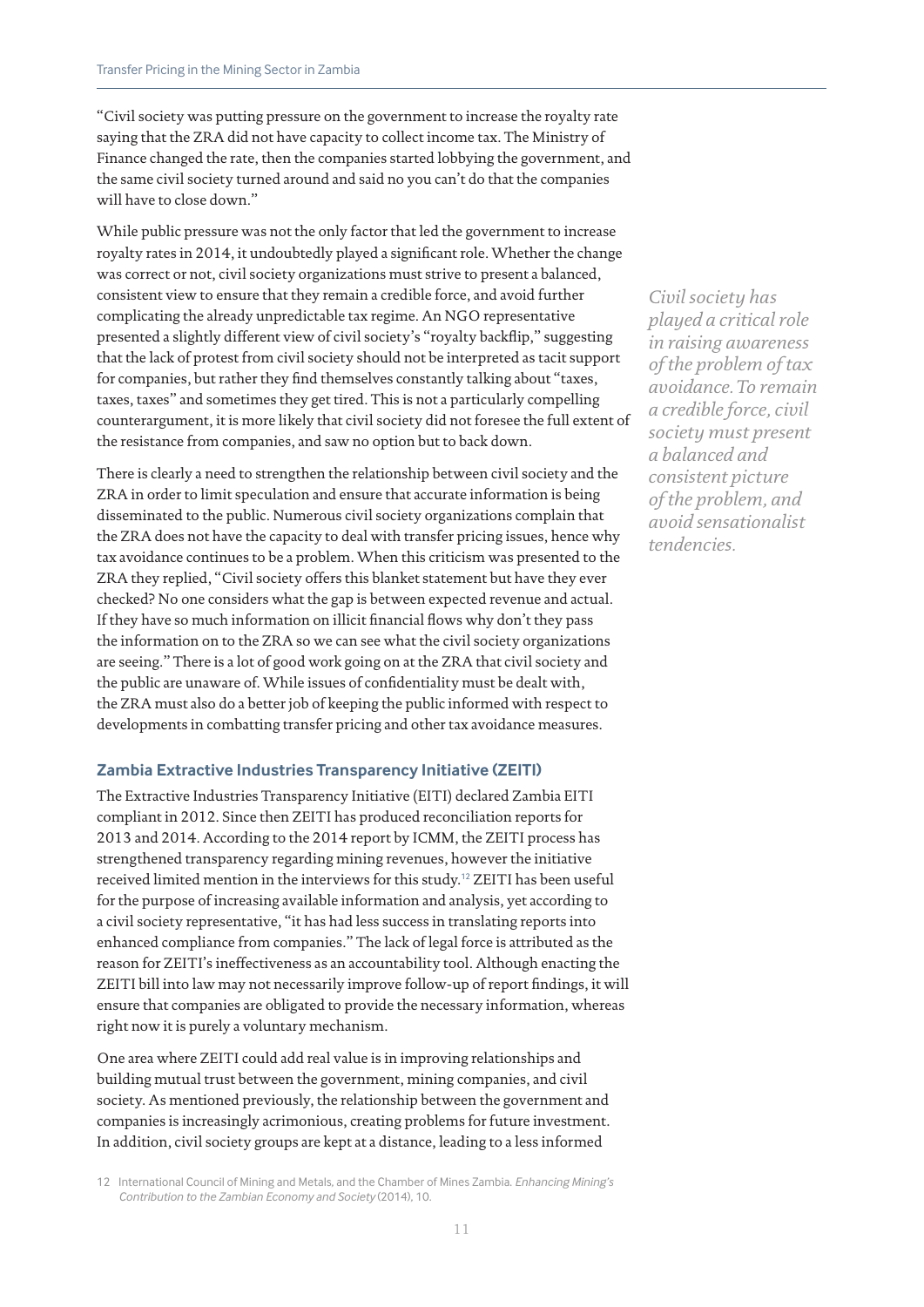public debate. ZEITI could turn this situation around by becoming a coordination mechanism that helps to strengthen relationships and build a shared vision for the mining sector.

#### **Parliament**

Parliament is broadly accountable, well-resourced and vocal. Although mineral development agreements are no longer permitted, members of parliament (MPs) have been key contributors to mining legislation.<sup>13</sup> There are different views as to whether the contribution of MPs is appropriately informed, or purely political. With respect to the change in mineral royalty rate, on the one hand, the expanded parliamentary committee stepped-up and played a leading role in managing the outcry from companies. On the other hand, company representatives claim that while the committee may have listened to their concerns the report back to parliament was nothing more than a regurgitation of the budget script. Similarly, civil society representatives raised concerns that despite being asked to provide submissions, parliament often disregards their advice. The fact that the committee did not change its view on the royalty rate, and parliament may not agree with a submission from civil society, is not in itself conclusive evidence of political interference; Zambian MPs are aided by parliamentary staff, who can be relied on to find the resources to equip parliamentarians to ask the right questions, and form their own view, albeit contentious in some instances.

#### TRANSFER PRICING KNOWLEDGE AND SKILLS

#### **Transfer pricing expertise**

Since 2008, the transfer pricing capacity of the government has increased considerably. All staff in the LTO have received basic level training in transfer pricing via a mix of local workshops, OECD trainings, and online courses provided by the IBFD. In addition, the Norwegian Tax Administration (NTA) has provided embedded tax experts to support audit planning. Prior to 2008, the ZRA sent some officials to OECD trainings in South Africa, but this was not coordinated and officials were randomly selected from different units. Since then there has been a big expansion in the LTO, more interaction with the NTA and OECD, and officials have been sent on numerous attachments to other countries. Consequently, the confidence of transfer pricing specialists has grown considerably and they are "at a level at which [they] can handle any audit." While it is clear that confidence has improved, an advisor from the Norwegian Embassy claims that ZRA officials will still avoid challenging multinationals where former senior ZRA officials have been employed. To challenge former senior colleagues is considered disrespectful and aggressive. Mining companies reject this claim, regarding ZRA officials as extremely punitive in their treatment of taxpayers. Irrespective of these competing views, it is clear that the ZRA is increasingly confident in pursuing transfer pricing issues.

13 The Mines and Minerals Development Act (No 7 of 2008) notes in Article 159 that no new agreements shall be made, and in 160, that existing agreements shall no longer be binding.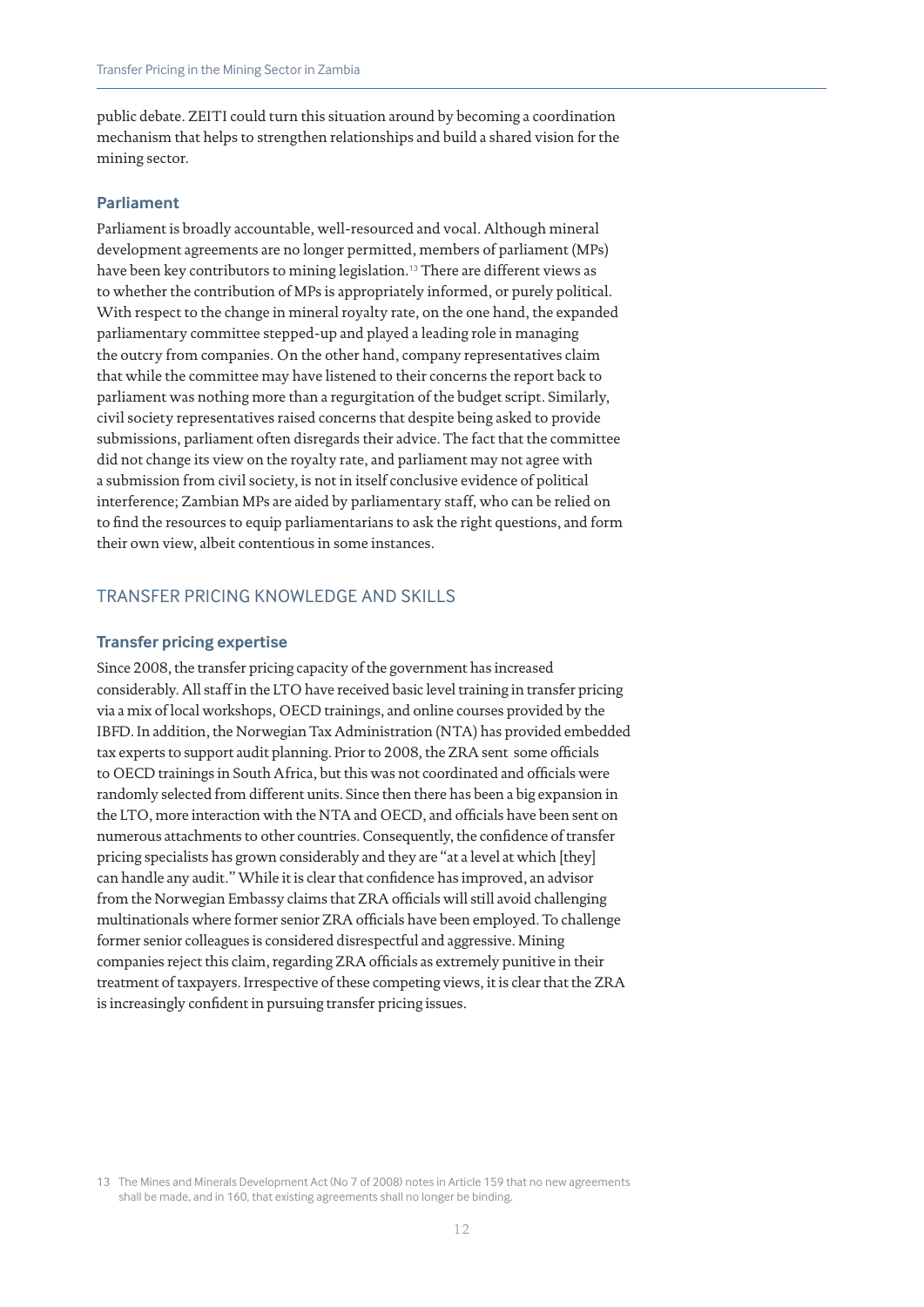ZRA officials are now highlighting issues that they wouldn't have noticed before, for example management service charges. Prior to the various capacity building initiatives, ZRA officials would not have raised so many questions, or asked for evidence of services provided and the basis for the calculation of management service charges. Officials are also making suggestions as to how anti-avoidance legislation can be improved. In particular there has been a recommendation to extend thin capitalization legislation to non-mining sectors where high levels of debt are also an issue. Despite the growth in transfer pricing expertise at the ZRA, some argue that the limited workforce prevents officials from effectively applying this expertise. For example, the ZRA is currently limited in its ability to undertake physical monitoring of mines, reducing effective oversight of transfer pricing issues.

#### **Understanding the extractive industry value chain**

The ZRA has significantly expanded its capacity to assess and collect mining taxes and royalties in recent years. Prior to 2008, the ZRA had only two to three tax auditors covering the entire mining sector making it highly likely that the companies were able to avoid tax during this period. Since then, the ZRA has established a separate mining audit team in the LTO comprised of 17 auditors, including two metallurgists: one was recruited internally and the other came directly from the sector. The entire team has received extensive industry training. Consequently, both the workforce and technical capacity of the mining audit team has developed considerably, resulting in improved control and audit of production, prices, and, to a lesser extent, expenditure.

However, civil society, industry experts, and government officials, argue that the ZRA's technical understanding of mining is still not adequate given the sector's economic significance and the potential for tax avoidance. According to one critic, "The ZRA doesn't have the capacity. A guy with his chartered accountant qualification understands the general rules of tax but mining is like aeronautics, you need a mining background to interpret figures correctly."

While the ZRA has sought to build industry expertise by recruiting mining professionals, many argue that these individuals do not have the senior management experience required to add value. One industry expert said, "The ZRA can have mining engineers but are they experienced enough? Do they know what to look for?"

*The Zambia Revenue Authority's mining audit capacity and expertise has grown significantly. But the majority of auditors still lack industry knowledge and experience, preventing them from monitoring all stages of the value chain.*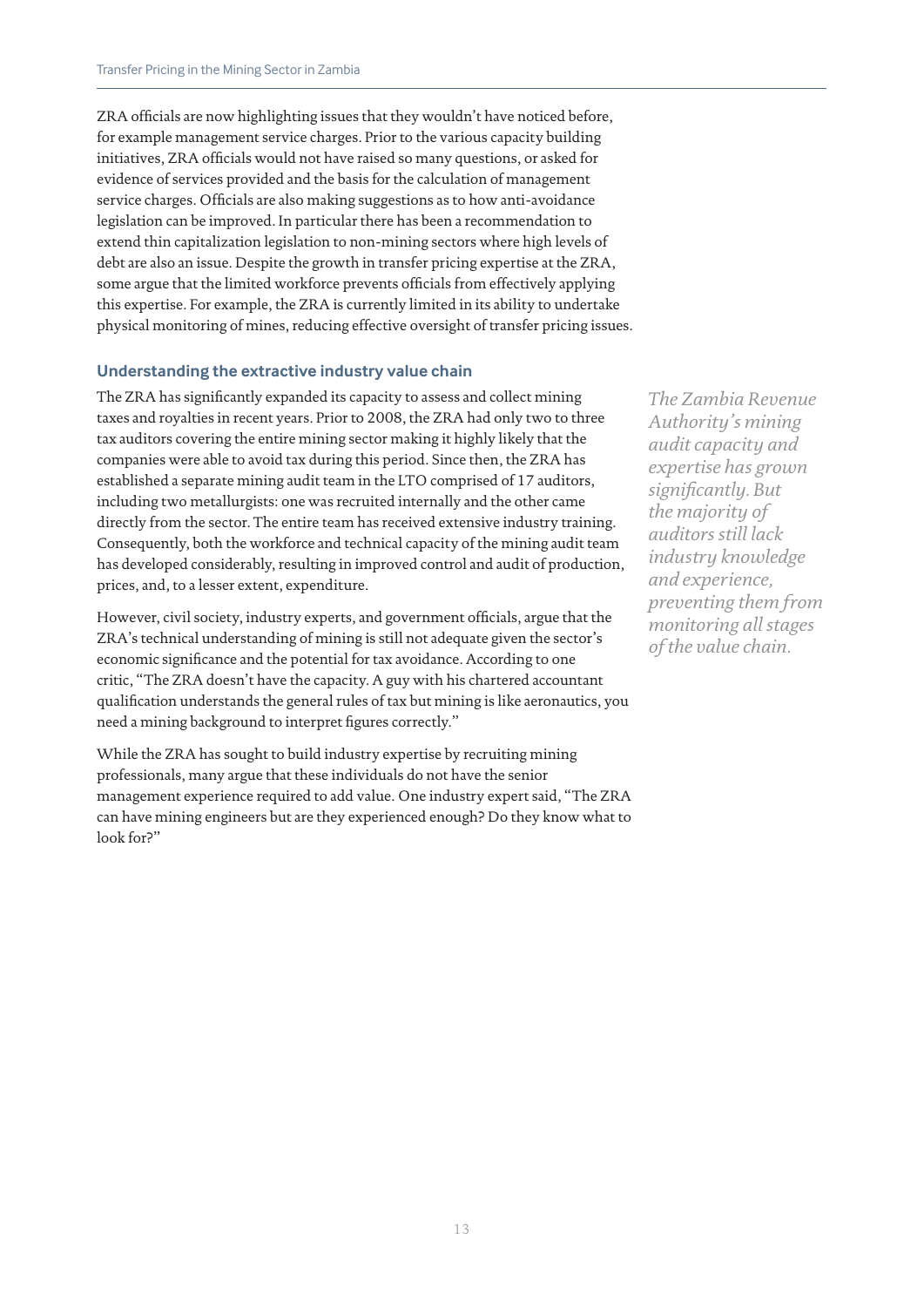#### Box 6. US \$300-\$700 million from copper by-products largely untaxed

Many copper deposits contain valuable metals in addition to copper. By-products include gold, silver, and cobalt. Due to weak production monitoring capacity, it is likely that large volumes of valuable metals are exported from Zambia unaccounted for and tax-free.

The volume of cobalt, as well as other valuable products such as fex gold has never been well monitored by the government. According to a study by the Norwegian government in 2007, the officially reported volumes of cobalt were fairly moderate, and the associated value of this by-product even more so. Based on visits to several of the major copper mines and smelters in Zambia, the Norwegian study was able to show that the estimated value of cobalt production was most likely above US \$1billion, compared to a much lower official number. The pilot audit of Mopani in 2009 found reported cobalt production figures to be significantly lower than the rest of the industry, with an extraction rate that was half that of other producers. The auditors suspected that Mopani was faking the numbers in order to have the production figures fit with the cobalt revenue in the accounts.

A further problem was that it was left to the company to determine the price of cobalt, and the sale of cobalt was often to a related company or trading arm of the parent company. In addition, the degree of refinement of the cobalt could vary such that it could be very difficult to judge the price set or used in the company accounts in Zambia.

Until the Mining Act of 2008 there was no specific consideration of taxation of cobalt in the legislation, even though the international price of cobalt was growing to a historically high level. According to the Norwegian study, control, or even awareness, of this issue was virtually non-existent in Zambia at the time. While cobalt has since been addressed in the Mining Act (there is 10 percent export duty on cobalt concentrate), international experts are of the view that the government is not on top of the by-product issue.

Zambia's long history of state ownership in the mining sector means that there are people with decade's worth of industry experience available to add capacity to the ZRA. Such individuals have, from time to time, been brought together by the ZRA to provide audit support, the last instance being in relation to the MVCMP. However, it is doubtful whether it is possible to provide the necessary remuneration to recruit this calibre of industry experts over the long-term, given their alternatives in the private sector. Observers suggest that the ZRA need a team of mining professionals with the necessary expertise to monitor the entire value chain. Tax planners are constantly looking for the next available loophole, which is why the mining audit team must be constantly observing all stages of the value chain. The MVCMP will improve the ZRA's understanding of the value chain, and establish systems for collecting and managing vital information. However, it is one thing to be able to pinpoint potential transfer mispricing, but to be able to evaluate that particular transaction — to know whether the risk area has been manipulated to under declare or not — requires industry knowledge and experience.

# TRANSFER PRICING INFORMATION

#### **Risk assessment and selection of transfer pricing cases**

With support from the NTA, the mining audit team is in the process of developing a transfer pricing risk assessment tool for the mining sector specifically. Until this time, the ZRA use a generic risk assessment tool, the view being that it was better to start with this until officials were sufficiently well-versed in transfer pricing that they could relate general risk indicators to specific sectors. To develop this tool the ZRA and the NTA are documenting all the audit risks the ZRA have encountered so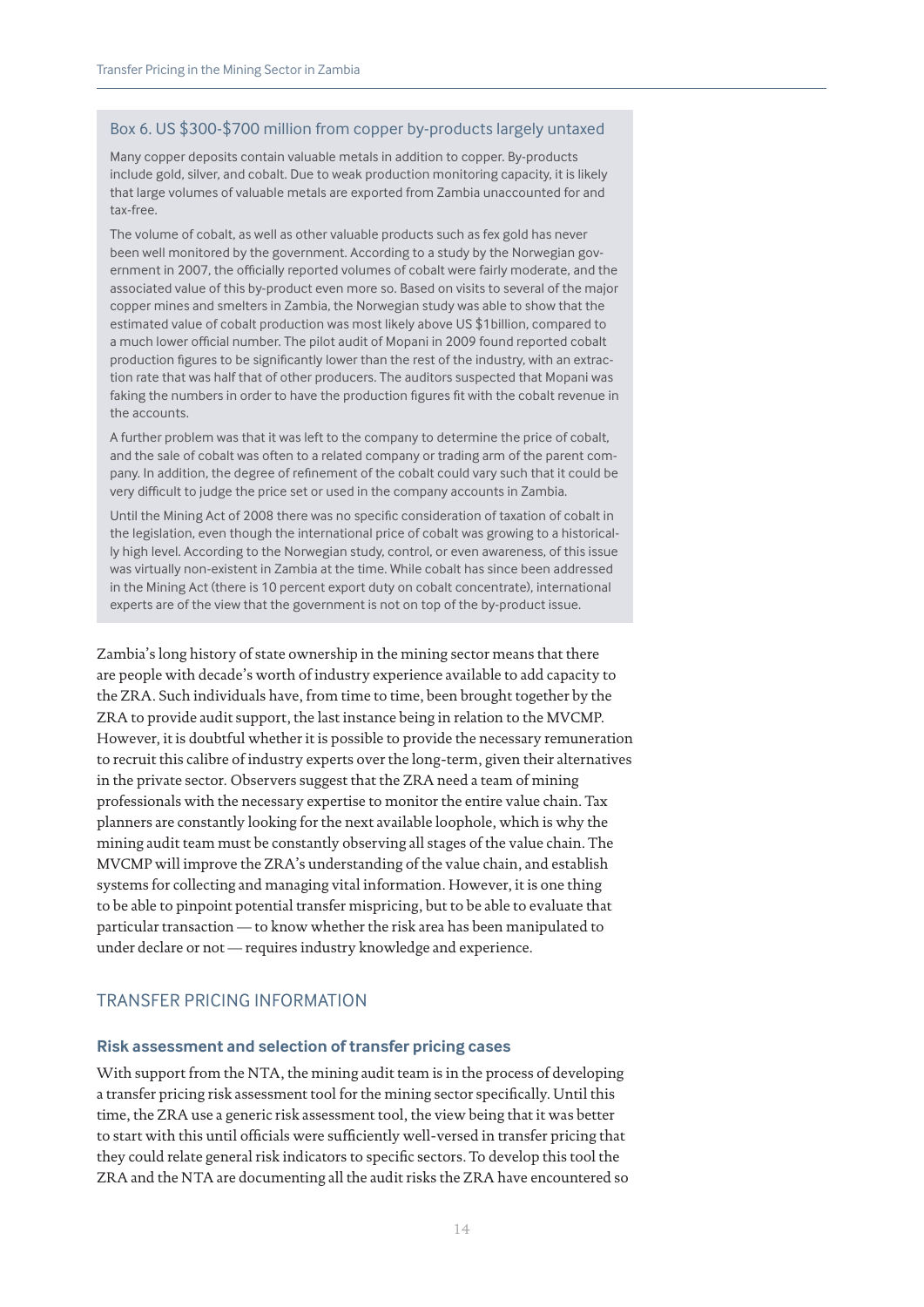far, in order to build-up a risk profile of each mining company. This means that if a new tax official was to assigned to audit KCM in 2016, they would know what risks to look for based on the company risk profile. This risk log will provide "real-life indicators" to guide tax officials in their selection of companies, and specific issues for audit.

Where transfer pricing issues are identified, they must be flagged for the attention of the transfer pricing specialists in the LTO. This is made easier by the fact that the transfer pricing specialists are embedded within the general audit teams. Despite the fact that there doesn't seem to be any internal resistance to submitting issues to the transfer pricing specialists, the head of the LTO recently issued a directive reinforcing this obligation. Generally, the mining audit team aim to conduct eight integrated audits per year (including site visits), however they may do other desk based audits where necessary, although these depend on capacity. The mining audit team is also trying to look at mining subcontractors in addition to companies. In the past, the LTO has contracted international experts to assist with the audit preparation. The last instance involved experts from Norway who provided preliminary audit advice for three of the biggest mining companies in Zambia for the period 2009-11. The reason for this was that the mining regime had changed and there was a need for the ZRA to understand the operations of these companies. According to some mining companies, they are incredibly closely audited, despite the fact that the ZRA does not have the capacity to use the data they collect.

#### **Access to appropriate transfer pricing comparables**

The ZRA currently subscribe to CRU Mining and the LME, and has access to Orbis, the transfer pricing database created by BVD. These third-party data sources provide valuable market analysis, as well as comparable data for the purpose of applying the arm's length principle. When conducting tax audits, the ZRA refer to these databases as a basis for evaluating transactions, and justifying adjustments to chargeable income and royalty payments. The ZRA is keen to develop its own domestic comparables: in fact the mining audit team is already collating data from tax audits for the purpose of identifying emerging trends, particularly in relation to operational costs such as management fees and interest rates. Orbis provides "red flags" where operational costs are generally too high, however the data is not sufficiently detailed to indicate where the particular areas of cost inflation are, hence the need for the ZRA to develop their own bank of more localized comparable data.<sup>14</sup>

Referencing sales to the monthly average cash price quoted on the LME, or the MB, has significantly reduced the potential for transfer mispricing in relation to natural royalty payments. From the ZRA's perspective, it doesn't matter if a company sells to a related or unrelated party, the ZRA simply looks at the monthly average price on the LME to compute royalty payments. However, the situation is far more complex when trying to access comparable data for deductible expenditure, particularly in the case of second-hand equipment or equipment that has been specifically designed for a particular mine. While the mining audit team has a few mining specialists who may be able to assess these transactions in light of their industry experience, it may be difficult to keep up with changing technologies.

14 There are not enough independent mining companies in Zambia, or Africa generally, to develop true comparables. However, it may be possible to identify standard industry rates for the purpose of assessing related party transactions. Standard industry rates will not always be consistent with the arm's length principle, but they are a necessary trade off given the lack of comparable data, limited transfer pricing expertise, and the risk that transfer mispricing poses to the tax base.

*Transfer pricing databases help in the assessment of generic transactions, however the situation becomes more complicated when trying to find comparable prices for second-hand mining equipment, or equipment that has been designed for a particular mine.*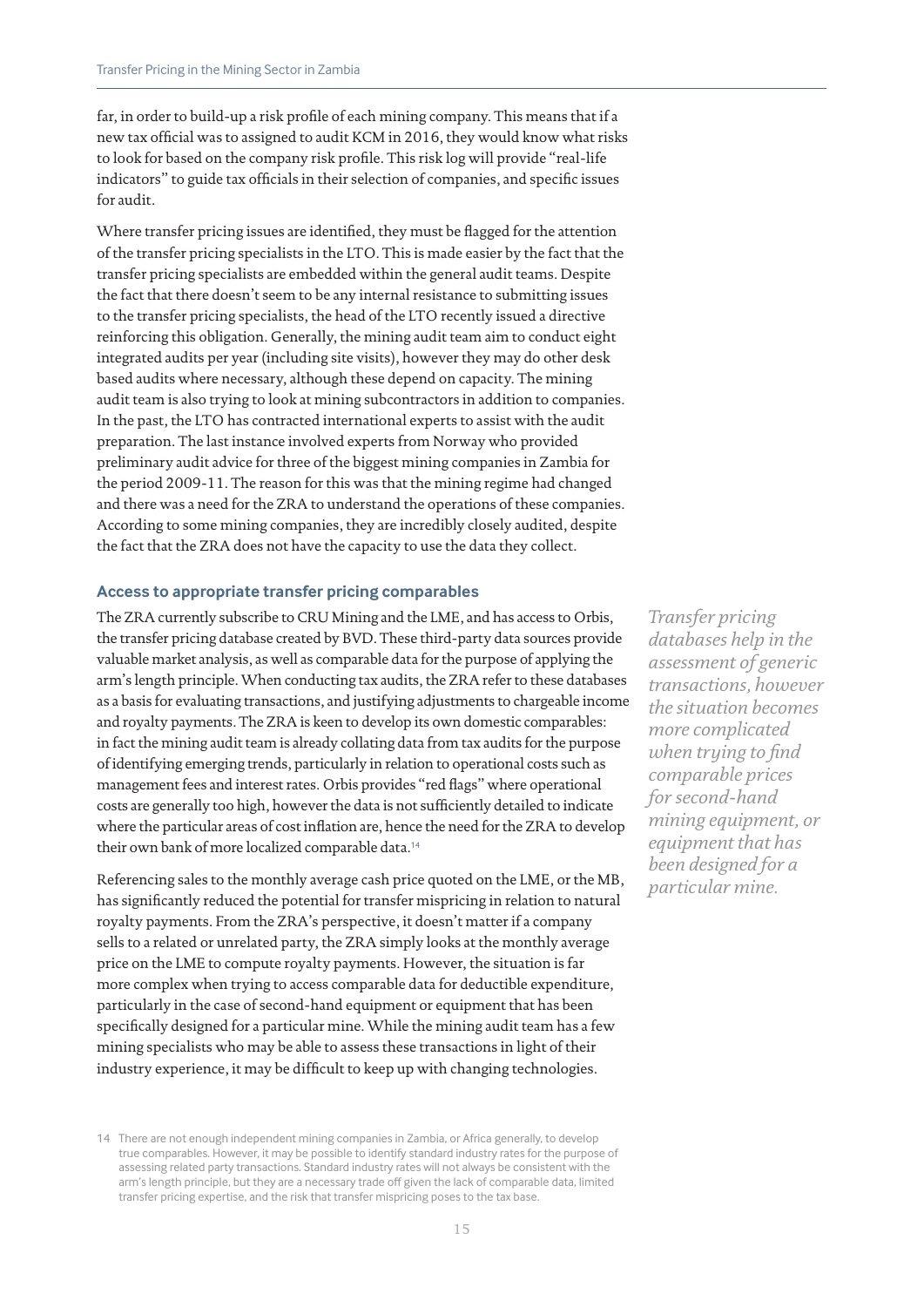#### Box 7. Long-term framework agreements at risk of transfer mispricing

In a report by Swedwatch, the head of the LTO at the ZRA mentions a possible method for tax planning involving suppliers of mining equipment entering into longer and closer forms of cooperation with a mining company. Trade agreements are reached which are advantageous for both parties, but also involve withholding taxes.

In line with this concern, the report raises questions about Sandvik, a global supplier of mining equipment to companies in Zambia. Unlike its competitor Atlast Copco, Sandvik has long-term contracts with mining companies where arrangements to avoid tax may be possible. The complex structure of Sandvik and predominance of intra-company trade also increases the risk of abusive tax planning. The sale of mining equipment to companies in Zambia must be divided between three business areas, in addition to which there are six or seven manufacturing plants on three different continents, that deliver to two distributions centres, which deliver to Zambia. While there is no substantive evidence of transfer mispricing taking place in relation to long-term customers or internally, the risk is high.

More recently, the ZRA has identified a couple of mining companies that have engaged a subsidiary company to carry out contract mining at a fee per tonne of the ore extracted. The subsidiary company uses its own machinery and labor to extract the ore from the mine pit. According to the ZRA, the fee seems to be on the higher side compared to other providers of similar services.

In the absence of direct comparables for deductible expenditure, production information may be used as a starting point for evaluating costs. According to an industry expert in Zambia, if the ZRA knows which extraction method a company is using (for example, in the case of copper they may be using leeching or flotation, the mine may be open cast or underground, wet or dry) it can then determine the major cost components (the types of reagents required, as well as water and electricity needs, for example). This information should provide an outline of the cost profile of the company. Based on this, the ZRA can then work back from production volume, recovery rate, and the amount of ore being moved, to determine what the likely costs would be per tonne. This is a simple, crude method of developing internal comparables, but it at least gives ZRA officials a feel for the costs and a basis on which to query companies.

#### **Access to information**

Accessing financial and production information from mining companies is relatively straightforward in Zambia. Companies are required to submit production returns to the MMMD on a monthly basis, in addition to which mineral royalty returns must be submitted to the ZRA. However, there is a major gap in terms of information on company expenditure. A template for cost information was previously developed following a round of audits in 2013, and there was a proposal to re-design the production return template to include key cost information, however this has not happened. The current production reporting template, Form 39, has been revised as part of the Mineral Production Monitoring Support project at the MMMD, however it still only addresses production information and not costs.

While companies have largely been forthcoming with information, the government does not have its own independent information source that it can use to evaluate company reports. Officials from the ZRA and MMMD will, from time to time, visit companies for the purpose of audits or spot visits, however unlike other countries there are no government officials permanently stationed at mine sites or checkpoints to verify production, export volumes, and mineral grade. According to government officials, "There is one person at the Ministry of Mines that just stamps

*Government lacks the facilities to verify the composition and value of mineral exports, as well as the workforce to monitor production and export volumes. This makes them reliant on company reports.*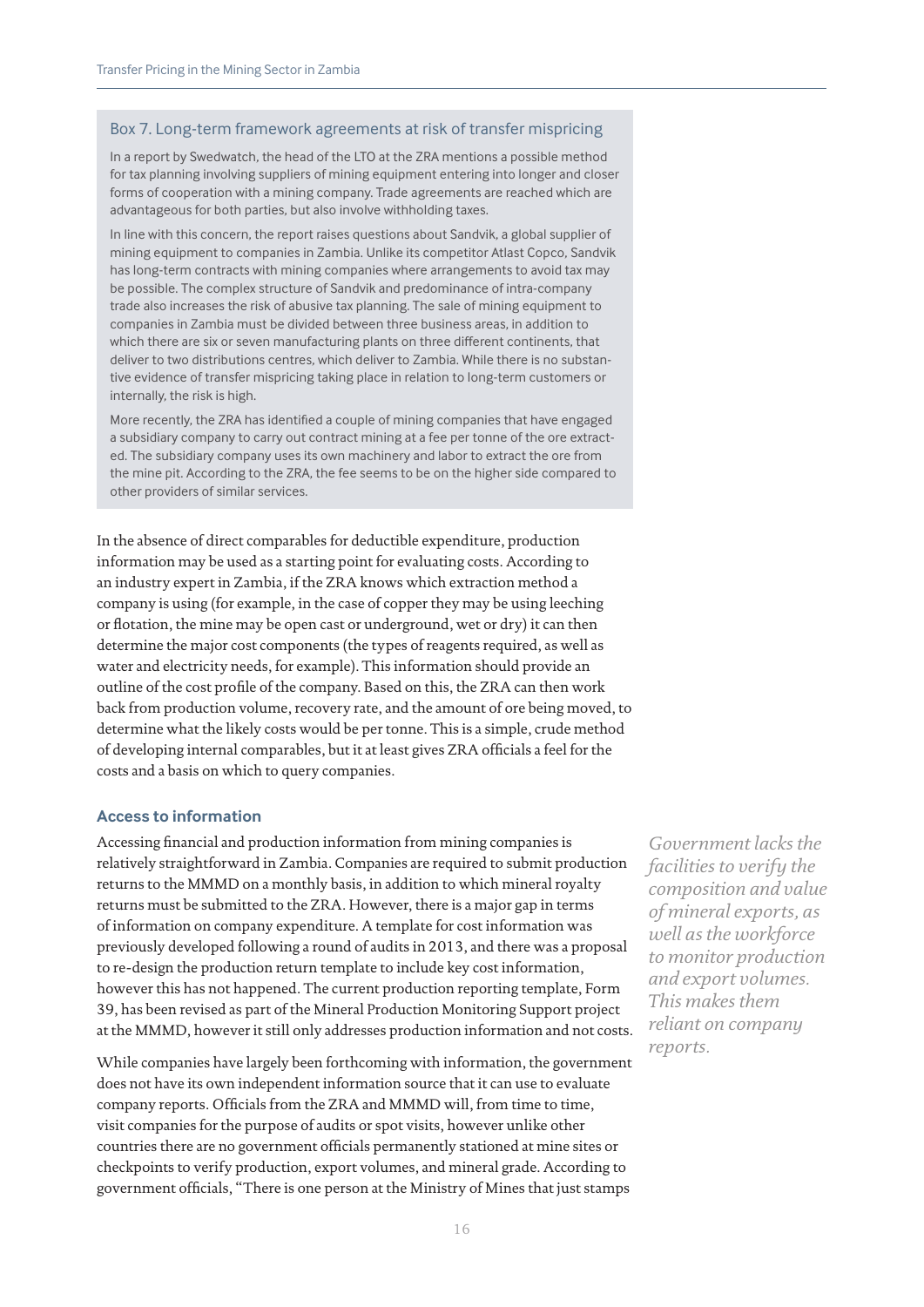the export paper and that's it." This is an exaggeration as ZRA approval is also required for export permits, however the point remains that oversight of exports is limited. Again, this is probably a hangover from the days of state ownership, and the MMMD hasn't built up the workforce, equipment or skills to execute its mandate of gathering information. Consequently, the government doesn't know how much it costs a company to extract a tonne of copper, what the grade is, or what the value is of the additional metals coming out of the process, instead it has to rely on company reports. In some instances, the ZRA uses Tanzania's metal laboratory to evaluate company reports, as is the case in a forensic audit currently underway. While there are no immediate plans to establish laboratory facilities in Zambia, the MVCMP will at least ensure that government officials are present throughout the production and export process to secure an independent source of information.

#### Box 8. A 10% undervaluation results in US\$74.5mn lost revenue

In this case the company is a major copper-cobalt producer in Zambia. The buyer (a related party) agrees to purchase the total output of the plant during the contract duration. The price for the material delivered shall be the LME price over the Quotational Period. Assuming that the copper concentrate being exported is 31% copper and therefore 30% of the LME spot price, the sale price is US\$1485 p/ton. After the production costs and royalties are subtracted, the company is left with a taxable profit of US\$235 p/ton. At a corporate income tax rate of 30% the Government of Zambia is entitled to US\$70.50 p/ton. However, if we apply the same calculation to a sale that has been undervalued by just 10%, the taxable profit left is US\$86 p/ton, leaving Government with only \$25.80 p/ton, or US\$44.7 less than in the arm's length transaction. Exporting 1.67mn tons of per year suddenly equates to US\$74,649,000 in lost revenue (1.67\*US\$44.7 p/ton).

Source: Lee Corrick, Technical Adviser International Taxation, African Tax Administration Forum

In addition to the lack of independent verification of production and export volumes, a major concern has been accuracy of information on export destinations for Zambia's copper. To improve access to information on where companies are selling the copper, the ZRA has amended Rule 18 of Value Added Tax (VAT). Before the ZRA approves the sale as zero-rated, companies must provide copies of export documents for the goods, bearing a certificate of shipment provided by the ZRA, tax invoices for the goods exported, and proof of receipt of payment for the goods. Companies argue that it is almost impossible to provide this level of documentation because they sell to multinational trading houses. Consequently, more than US\$600 million in VAT refunds were withheld, although some of the refunds have now been paid out.

#### Box 9. Destination of Zambia's copper exports

According to a Christian Aid report in 2008, Zambia's official trade statistics indicated that half of Zambia's copper exports were sent to Switzerland, but Swiss import data suggested that most of this never arrived. Five years later, the World Bank's Integrated Trade Solution (WITS) data suggests that in 2013 Zambia exported US \$3.9 billion worth of copper to Switzerland but there are no corresponding records showing that Switzerland imported any copper products from Zambia. This appears to be an invoice routing arrangement, where the copper contractually goes to Switzerland, but physically goes elsewhere. The problem here is twofold. First, the final destination of Zambia's copper is currently indistinguishable, exposing weaknesses in the government's monitoring system with respect to export destinations (which may give rise to transfer mispricing). Secondly, exchange of information problems prevent the ZRA from assessing what the Swiss companies "receiving" the copper are actually doing (i.e. marketing vs. simply invoice routing), and therefore, whether any mineral sale price discounts afforded by the Zambian subsidiary are at arm's length.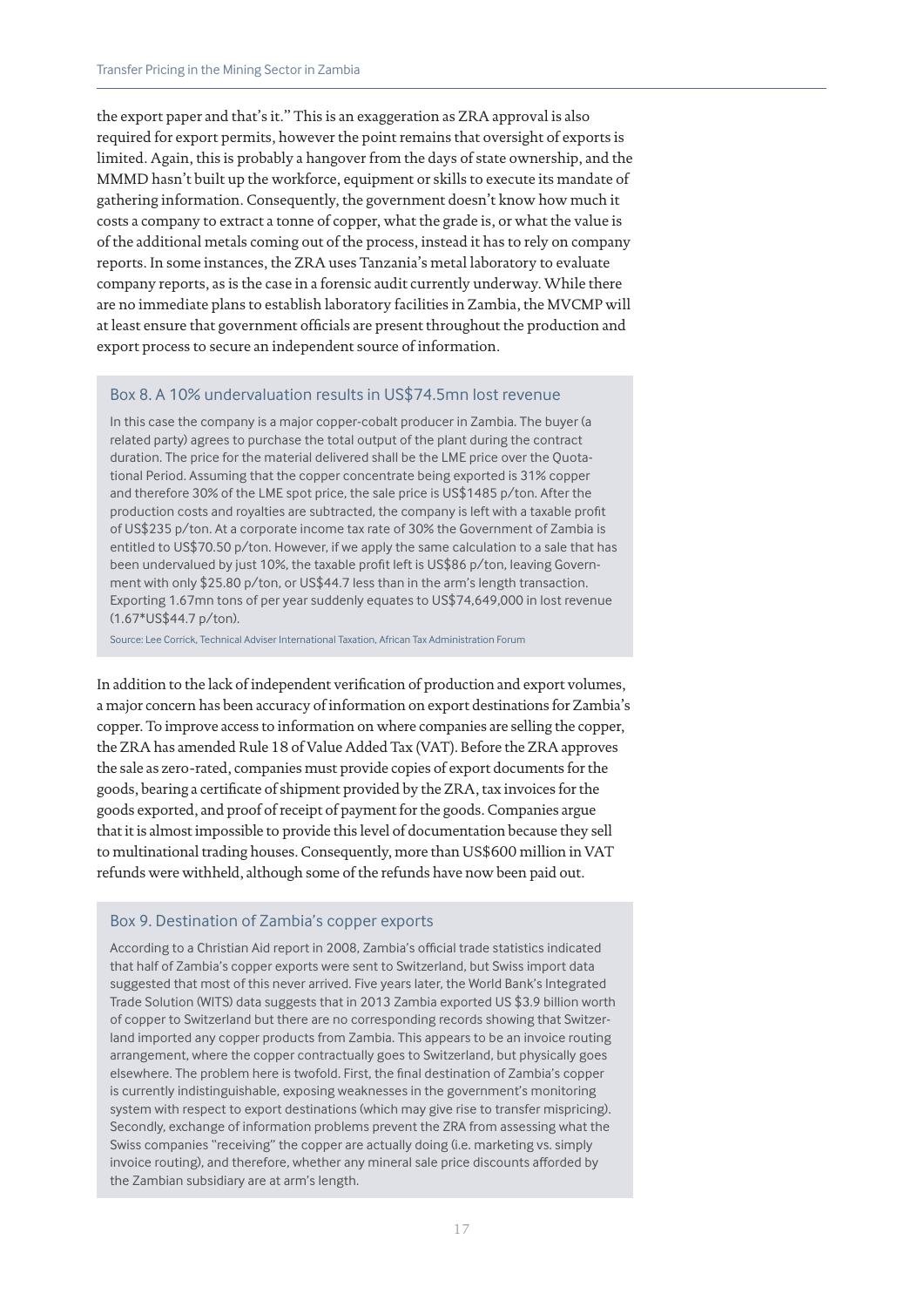Primary data for mining tax audits are collected from audited financial statements. However, the ZRA may draw on information from other institutions, particularly production information. This information is often inconsistent, with the various sources each using different accounting approaches. Research carried out by Wood Mackenzie on copper production in Zambia proves that the figures published by the Bank of Zambia, based on data from MMMD, are very different from the figures published by other reporting agencies. According to Wood Mackenzie's report there are a number of possible explanations for these variations, including companies reporting confusing information, often merging intermediate production with finished product data.

| 2011 (kt Cu)   | <b>Mine</b><br>contained | <b>Mine</b><br>commercial | <b>Smelter</b>           | <b>Refinery</b>          | <b>Other</b>             |
|----------------|--------------------------|---------------------------|--------------------------|--------------------------|--------------------------|
| Bank of Zambia | $\overline{\phantom{a}}$ | $\qquad \qquad$           | $\overline{\phantom{a}}$ | $\overline{\phantom{a}}$ | 881                      |
| <b>ICSG</b>    | 667                      | $\overline{\phantom{0}}$  | 511                      | 515                      | $\qquad \qquad$          |
| <b>USGS</b>    | 715                      | $\overline{\phantom{0}}$  | $\overline{\phantom{a}}$ | $\overline{\phantom{a}}$ | $\overline{\phantom{m}}$ |
| <b>WBMS</b>    | 784                      | $\qquad \qquad$           | 384                      | 696                      | $\qquad \qquad$          |
| Wood McKenzie  | 672                      | 659                       | 496                      | 522                      | $\overline{\phantom{a}}$ |

## Table 1. Zambian Copper production in 2011

Source: International Council of Mining and Metals, and the Chamber of Mines Zambia. Enhancing Mining's Contribution to the Zambian Economy and Society. (2014), 41.

The MVCMP is developing a standardized approach to collecting information, however, as explained previously, the alternative data collection system being established at the MMMD may further embed current inconsistencies. This poses problems for companies, with one representative raising concerns about whether the amount of information currently collected is sustainable, and whether the various institutions even use the information they request.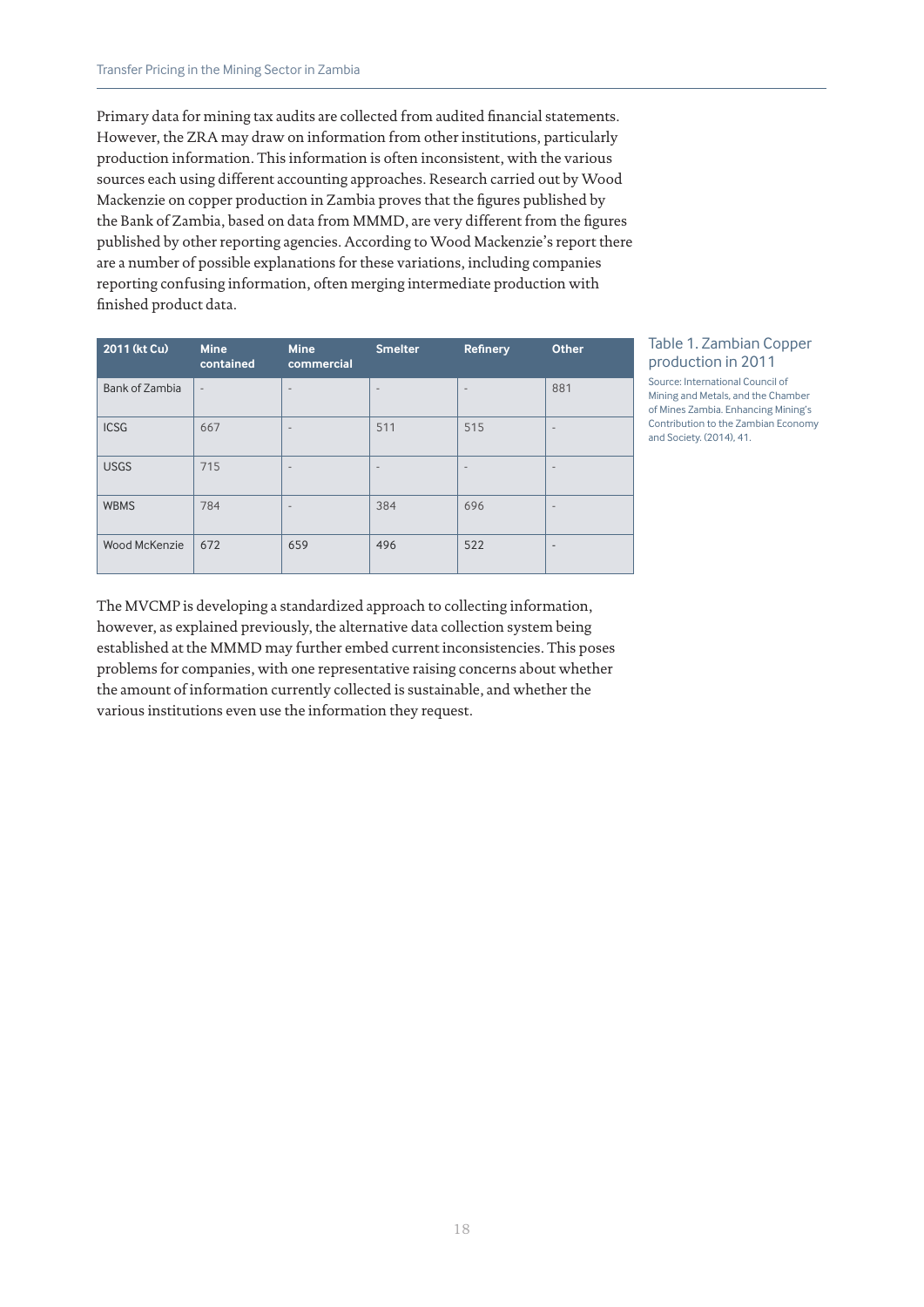#### Box 10. Companies withholding proof of services rendered

Zambia, like many other countries, is struggling to deal with the problem of management service charges. There is huge variation between mining companies, with some paying fees as low as US \$1 million per year and others up to US \$6 million, or even as high as US \$15 million. The ZRA has requested documentation to determine how management service charges are calculated, and whether they are arm's length, however most companies have not been forthcoming. Generally, the ZRA has been told that the fees are based on an agreement with the related party, "they offer a range of services and dictate the payment." No further explanation has been provided.

From the ZRA's perspective it would seem that management service charges have very little to do with services rendered, rather they are based on the volume of copper produced and sold. Consequently, the range of services being provided is not on cost plus basis (i.e., where the selling price is determined by adding a specific dollar amount mark-up to a product's unit cost), but on an agreed formula. The ZRA has made adjustments where companies have not provided proof of services rendered, in some case the whole amount has been disallowed.

Having closed the loophole on hedging and thin capitalization, the ZRA is now looking for ways to limit the risk of transfer mispricing in relation to management service charges. A technical advisor to the ZRA has suggested that the government should fix a dollar amount maximum for management fees rather than a percentage. According to him, management fees should be a flat rate such that any negotiation or discussion is about the amount, not a percentage. This is an area where APAs may be useful: rather than setting an arbitrary amount for all companies, the revenue authorities could negotiate, on a case-by-case basis, an appropriate monetary limit with interested taxpayers.

Zambia is not a signatory to the Global Forum on Transparency and Exchange of Information for Tax Purposes. Consequently, the ZRA has limited access to information from other tax jurisdictions, beyond its neighbouring countries with whom it has some informal bilateral agreements. The ZRA is aware of the need to improve the automatic exchange of information (AEOI) with other jurisdictions, but before they can do this they need to be in a position to provide "bulk" taxpayer information concerning various categories. Zambia has some exchange of tax information agreements separate to double taxation agreements (DTAs), however so far they have experienced big delays in responses to information requests and can only keep audits open for so long. According to a ZRA official, "If you ask once and don't get a result you don't ask twice, we need to be responsive to one another."

Despite limited cooperation from non-African countries, Zambia is working closely with neighbouring countries Kenya, Tanzania, and South Africa. The South African Revenue Service has come to Zambia on a number of occasions to pursue cross border taxpayers; the ZRA provides on the ground support whilst receiving on the job training in return. As mentioned in the previous section, the ZRA has made use of Tanzania's metal laboratory, and in return the Tanzanian Revenue Authority has sent delegations to Zambia to learn from the mining audit team. There is a growing emphasis on sharing tax information between African countries, particularly where they have common investors. While exchange of information may be slow to improve between African countries and the rest of the world, the interaction between tax administrations in Africa is going from strength to strength.

*Zambia is collaborating with neighbouring countries to share audit expertise, information, and mineral laboratory facilities. This is proving very useful given the difficulties accessing information from tax jurisdictions outside of Africa.*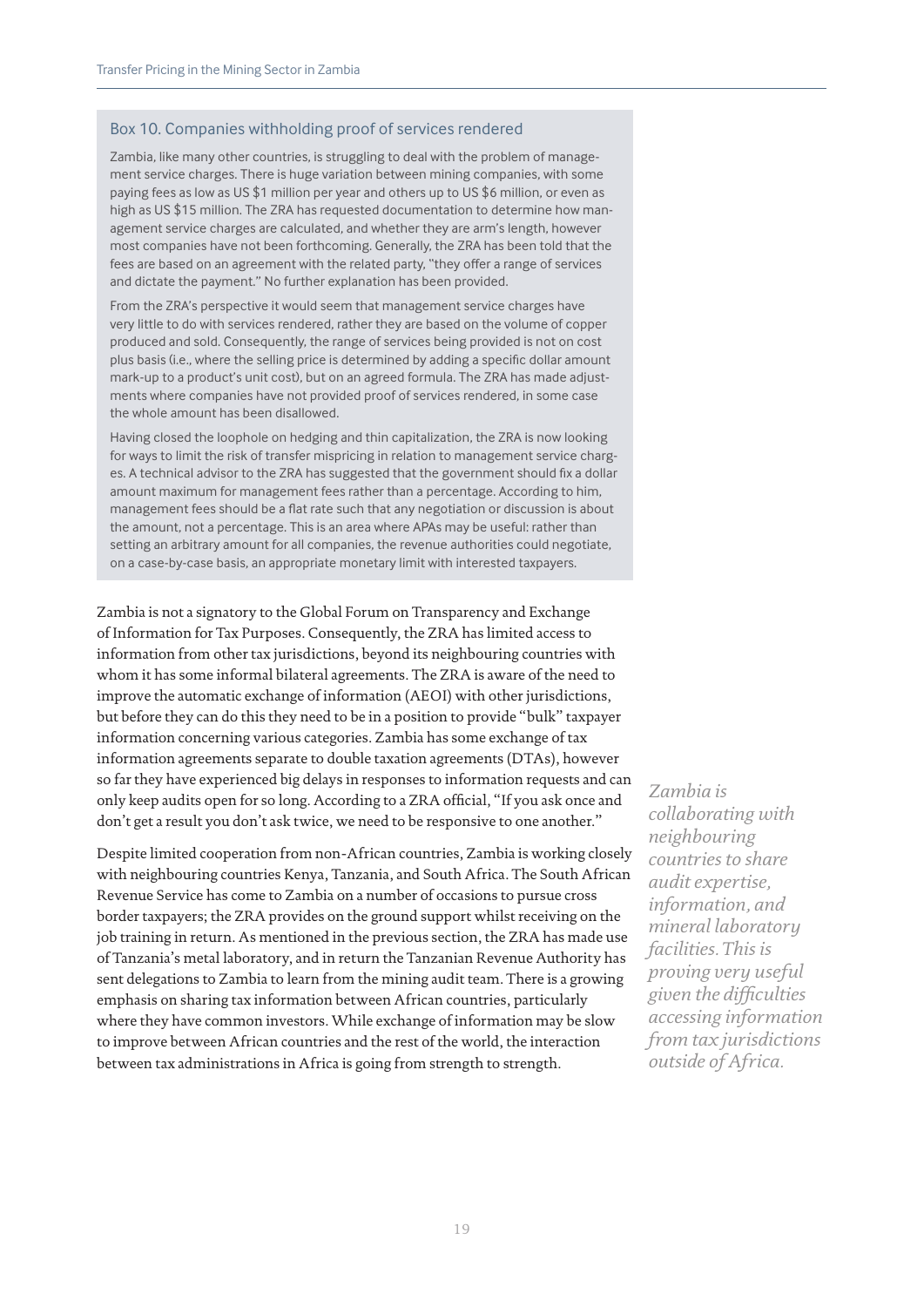# TRANSFER PRICING DOCUMENTATION REQUIREMENTS

There are currently no specific transfer pricing documentation rules in Zambia. The transfer pricing regulations, which contain documentation rules, were drafted in 2013 and have been awaiting approval by the Ministry of Justice since then. Due to the challenges experienced in accessing transfer pricing information from taxpayers, the ZRA regards the documentation rules as the most important aspect of the regulations, and has sought to make them more like a manual to guide taxpayers in order to avoid lengthy delays in the audit process. Until now the ZRA has relied on the general documentation provisions in the Income Tax Act, meaning that while taxpayers are not obligated to maintain transfer pricing documentation they can be compelled to provide the relevant information to the ZRA.

# TRANSFER PRICING DISPUTE RESOLUTION MECHANISMS

There are no specific dispute resolution mechanisms for transfer pricing issues. Where taxpayers disagree with the findings of the ZRA on a transfer pricing issue they can take their case to the Revenue Appeals Tribunal, and following this they can go to through the court system. According to the ZRA, the majority of the transfer pricing adjustments made so far are under dispute, however most of these cases remain at the level of the tribunal such that the main costs for the ZRA are time spent by in-house legal counsel, and deferred tax. In Zambia's experience so far, "reaching an agreement is a long and winding process," with many cases taking up to two years to resolve.

# TRANSFER PRICING TECHNICAL ASSISTANCE

Zambia has received considerable transfer pricing technical assistance over the last few years. The whole of the LTO has received basic training on transfer pricing from the OECD and the IBFD. A representative from the OECD visits Zambia multiple times each year to provide top-up transfer pricing training and practical support. The partnership with the NTA has arguably been the most valuable as it has given the ZRA access to tax officials dealing with the same issues. It has also been useful in terms of confidence building with Norwegian colleagues asking ZRA officials, "why didn't you ask for that you have a right to!" In addition to this, the IBFD has also provided training on the mining industry, including international aspects of the industry such as transfer pricing. CRU Group, the global commodity consultancy based in the UK, has also provided training to the mining audit team on issues to do with hedging, mineral processing, and ore content.

Despite receiving significant theoretical and practical training, a representative from the donor community suggested that respect for technical assistance at the ZRA is low. Instead they are interested in "quick fixes that are potentially popular." According to him, "Technical forces can't beat political forces." This is likely to be a reference to changes in the mining tax regime over the years, where the ZRA and finance ministry have ignored more prudent advice from international partners on the importance of providing a predictable and fair regime for companies.

*Building the confidence of tax auditors to pursue transfer pricing issues is key to successful capacity building initiatives. The most useful technical assistance to Zambia has been practical support from foreign tax officials working through similar transfer pricing issues.*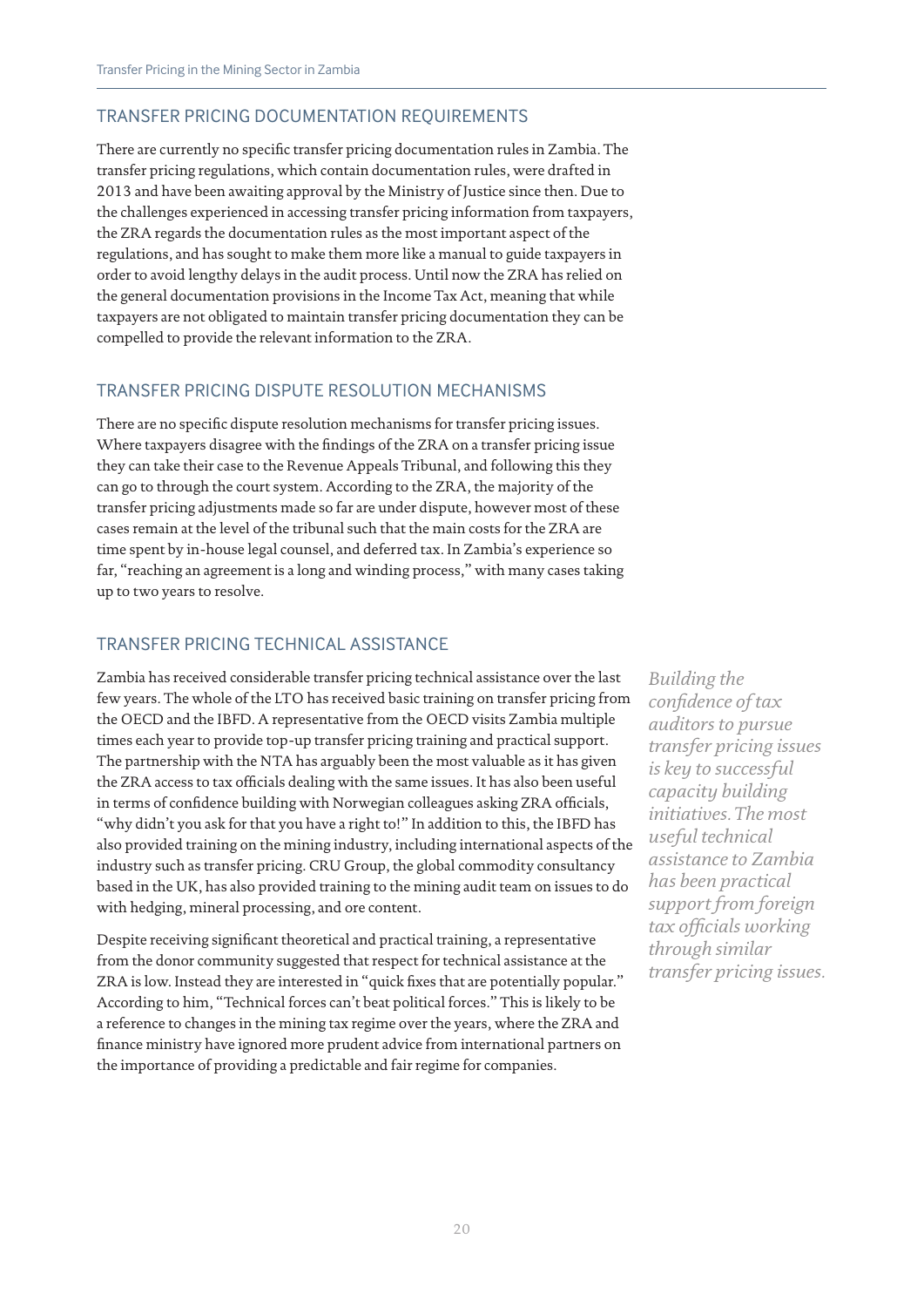# GOVERNMENT LEADERSHIP

There is a popular belief in Zambia that mining companies are holding the country to ransom. Consequently, public discourse on mining has become extremely politicized. This view of the sector arguably stems from the way in which the country's mining assets were privatized: the IMF insisted that the government embark on a period of structural adjustment which required selling off all the previously state-owned mines to private firms. At the time of sale, copper prices were at a historical low, so to encourage new investment the government offered various incentives as well as stabilization clauses, as part of the mineral development agreements. Subsequently, the public perception of privatization of the mining sector is that "the country's hands were forced," and they got a bad deal as a result.

Unfortunately, this view has only become more entrenched as a result of a string of corruption scandals in the mining sector involving government officials. The most notable being the indictment of former President Chiluba, who was accused, although ultimately acquitted, of stealing US \$57 million of public money to fund his shopping sprees. President Chiluba was in power during the privatization process and there is speculation that funds were stolen at that time, reinforcing the public view that the process was "ill-managed." The former minister of mines, Maxwell Mwale, was also jailed in 2015 on the basis that he interfered with the granting of licenses to a Chinese mining company.

According to a government official, "The biggest reason for doing things is politics, everything else is second. There is an assumption amongst technocrats as to what the government expect, so instead of standing up and providing objective advice, they make political decisions even if there is no specific directive."

The history of corruption and deal-making, as well as allegations of tax avoidance by mining companies, has led to populist decision-making by Zambian politicians. This has resulted in a hugely unpredictable environment for investors. The relationship between the government and mining companies is extremely hostile largely due to dramatic changes in the tax regime in recent years. Most recently, the change in the royalty rate from six percent to 20 percent for open pit mines, and three percent to eight percent for underground mines. While the government ultimately backtracked on this decision due to immense pressure from mining companies, this unpredictable, reactionary approach to decision-making has only functioned to further sour relationships. However, some observers suggest that the government is actually spurred on when companies are upset, "If companies are shouting a policy change down then the government sees this as a good reason to go through with it." This approach appeals to public sentiment, with the government seen to be strongarming the companies that are supposedly keeping Zambia poor.

*According to a government official, "There is an assumption amongst technocrats as to what the government expect, so instead of standing up and providing objective advice, they make political decisions even if there is no specific directive."*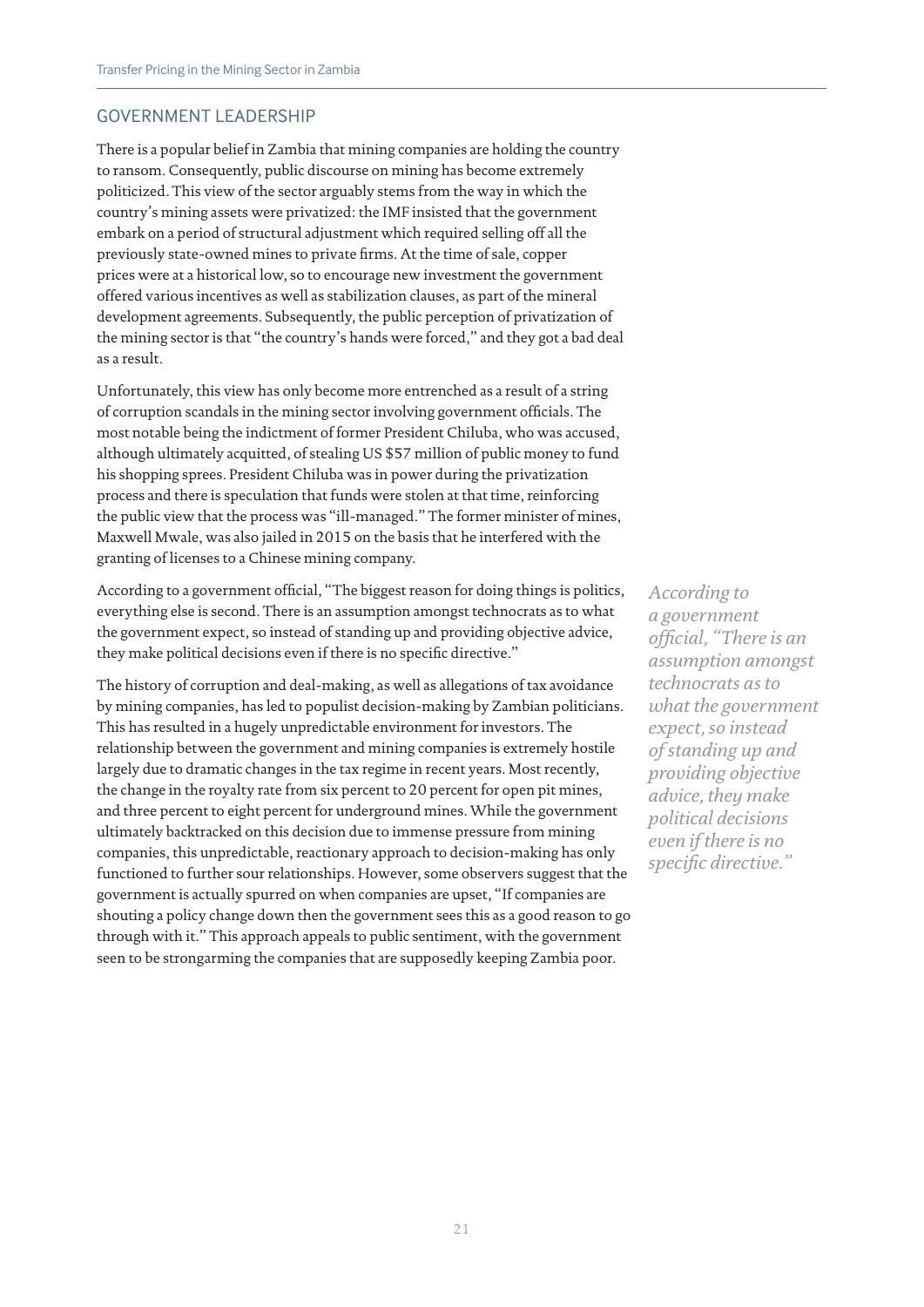Understandably, there is also significant frustration fuelling the government's decisions regarding the mining fiscal regime. Zambia's former vice-president, later acting-president, Guy Scott, told the BBC that the government was losing almost US \$2 billion annually due to tax avoidance.<sup>15</sup> Then there are countless reports by civil society reinforcing the message that "companies must be making money otherwise why are they here." All the while Zambia remains one of the poorest countries in the world. This has forced the government to reach out for more punitive taxes to at least be seen to be trying to build up the public coffers. According to one official, "Nationalism emerges from frustration with companies. They talk to you like you don't know that they are avoiding tax, yet the government continues to get little in the way of taxes or dividends." It is not only tax revenue that the government is expected to deliver, but it must balance this against the need for companies to provide jobs, a far more politically treacherous area. In the case of KCM, the government accepted their offer to take over Konkola mine on the basis that they would provide jobs. In 2013 KCM's plan to lay off 2,000 workers was halted after the government threatened to take over the mines. Again in 2015, KCM was unable to fulfill its obligation as they asked 133 workers to take paid leave, claiming this was due to low copper prices and the need to review their operations. This is potentially politically detrimental for the government, but then they also refuse to defer tax payments due to revenue pressures.

<sup>15</sup> Michael Robinson, "Tax Avoidance: developing countries take on multinationals", BBC, May 24, 2013, accessed 9th September, 2015, http://www.bbc.co.uk/news/business-22638153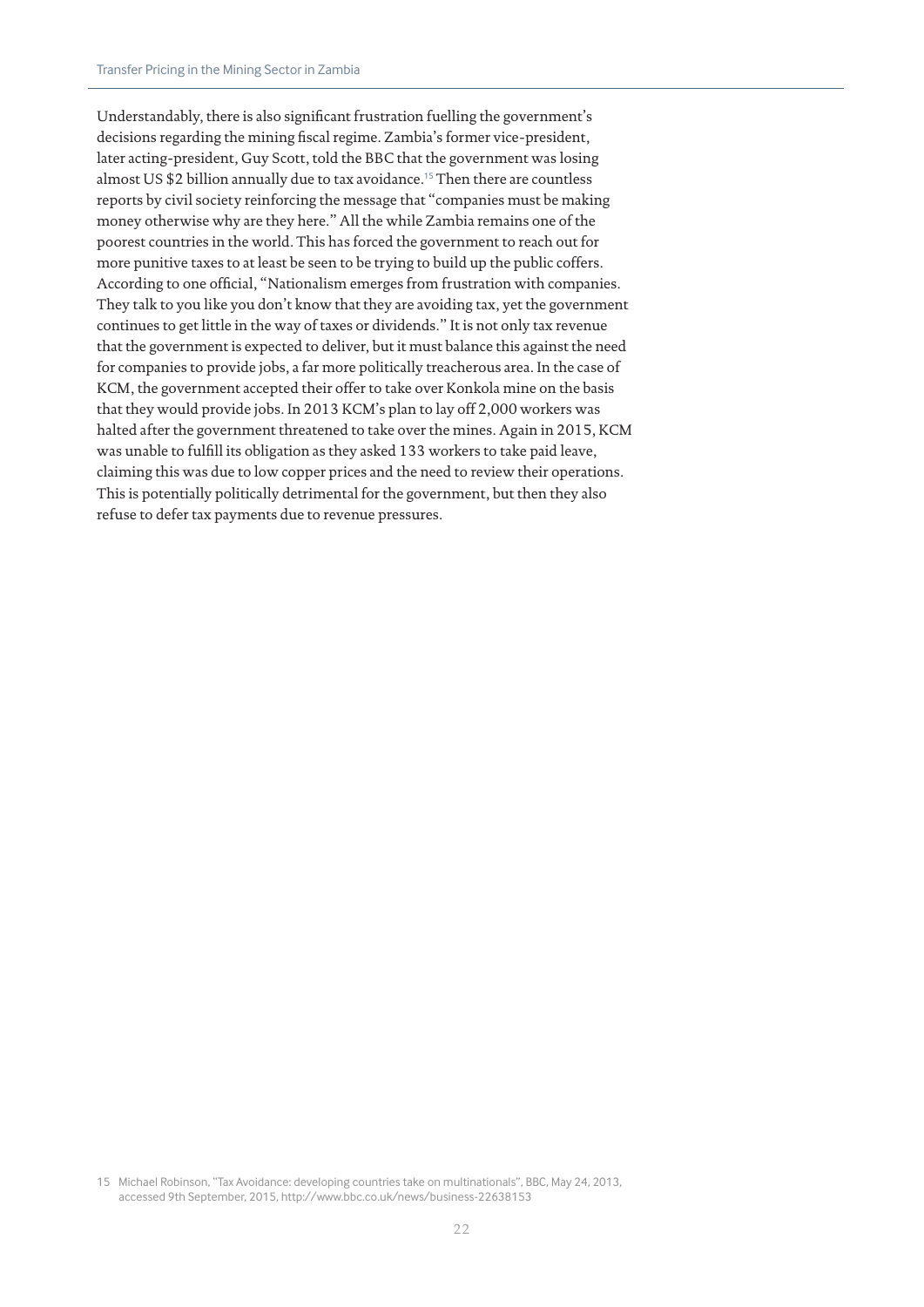# **CONCLUSION**

Zambia has proven that a simple, incremental approach to pursuing transfer pricing issues in the mining sector can be very effective. Unlike the other more advanced countries included in this study, Zambia has opted for a decentralized approach, building up transfer pricing expertise within existing audit teams. In other circumstances this might be considered a shortfall, however Zambia has managed to undertake at least ten transfer pricing inquiries in the mining sector since 2012.

There are a few reasons for Zambia's comparative success so far. The first is that transfer pricing specialists have been embedded within the mining audit team, overcoming potential internal coordination issues, as well as enabling development of sector specific transfer pricing expertise. Following on from this, transfer pricing specialists in the mining audit team have established a transfer pricing risk log for each major mining company operating in Zambia. While this is still a work in progress, the team is able to develop rough internal, as well as sector wide, standard industry rates, which provide a useful reference point in addition to the Orbis database. Finally, transfer pricing specialists in the mining audit team have access to industry expertise and knowledge in the form of colleague auditors many of whom have been working exclusively on mining audits since 2008 and even earlier, and mining metallurgists who are able to offer guidance on how to evaluate transfer pricing risks associated with the extraction and processing of minerals.

To further strengthen implementation of transfer pricing rules in the mining sector in Zambia, there are some improvements that must be made in the area of inter-agency coordination and access to independent information. The lack of collaboration between the ZRA and the MMMD prevents the flow of information and expertise necessary to comprehensively identify and evaluate transfer pricing issues in the mining sector. While the ZRA has built some mining expertise in-house there are limits to this, as well as it being an inefficient solution given that considerably more experience and knowledge could be leveraged through closer cooperation with the MMMD. It is critical that capacity building programs at the MMMD and the ZRA are harmonized in order to improve inter-agency coordination rather than further fragment oversight of the mining industry. Efforts to strengthen the government's ability to collect its own information on production and export volumes, as well as mineral quality must be fast-tracked to enable verification of company reports, and dispel any misplaced concerns about tax avoidance and corruption generally.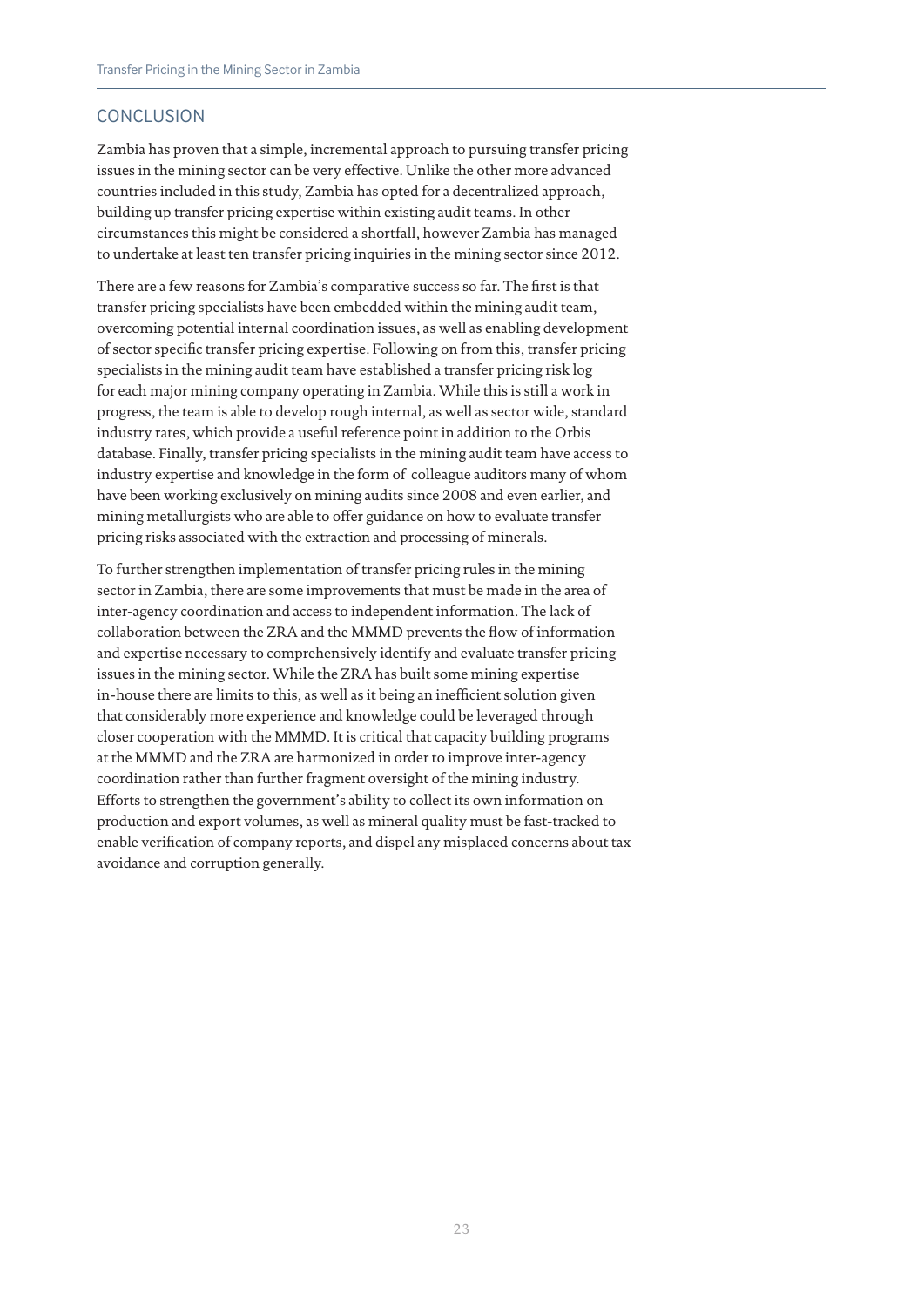# RECOMMENDATIONS

Transfer pricing legal framework

- 2 The Ministry of Justice should fast-track the approval of transfer pricing regulations to ensure that Zambia has a well-established legal framework to pursue transfer mispricing. The Income Tax Act may provide an adequate legal basis from which to pursue transfer pricing cases, however regulations will enable increased awareness of transfer pricing among government officials and taxpayers; a focus for further capacity building as well as structural change; a consistent and coordinated approach to interpreting and applying transfer pricing provisions in the primary legislation; and increased confidence among auditors to pursue transfer pricing cases.
- 3 The Ministry of Finance should consider introducing a statutory cap on management service charges, as well limit deductibility of other related party payments. While transfer pricing documentation rules will help the ZRA to confirm how management service charges are being calculated, and what services are being rendered, to actually limit the scope for tax abuse a cap on management service charges may be advisable. This cap could either be in the form of a maximum percentage of total operating costs and/or total revenues, or as a specific monetary limit decided on a case-by-case basis depending on the size and type of business. Limiting deductibility of related party payments generally, is necessary to safeguard the tax base, however, it is also important that in designing this rule the government seek to minimize any negative impacts regarding future exploration and investment.

Transfer pricing administrative arrangements

- 4 The ZRA should consider maintaining its current approach of embedding transfer pricing specialists within the mining and non-mining audit teams, rather than moving to a stand-alone transfer pricing unit. The benefits of the ZRA's current approach are: transfer pricing specialists don't have to wait to have potential issues referred to them from general audits, and it is possible to develop sector specific transfer pricing expertise. The long-term goal of the LTO is to establish a separate transfer pricing unit to enable specialists to work exclusively on transfer pricing issues rather than having to split their time across general audits, and to establish a repository for focused capacity building. All of this makes sense, however rather than moving to a separate transfer pricing unit the ZRA could consider a hybrid approach. According to this model a larger network of transfer pricing specialists would be embedded within the general audit teams, reporting to a small transfer pricing team that provides technical support, consolidates learning, develops tools, and facilitates capacity building.
- 5 The Ministry of Finance, the ZRA, and the Ministry of Mines, should establish a formal coordination mechanism for the sharing of information and expertise. While technocrats from the aforementioned institutions are cooperating informally, there is a need to consolidate cooperation at the leadership level. A memorandum of understanding (MoU) should spell out roles and responsibilities regarding information collection and monitoring, as well as how information will be shared between the three agencies.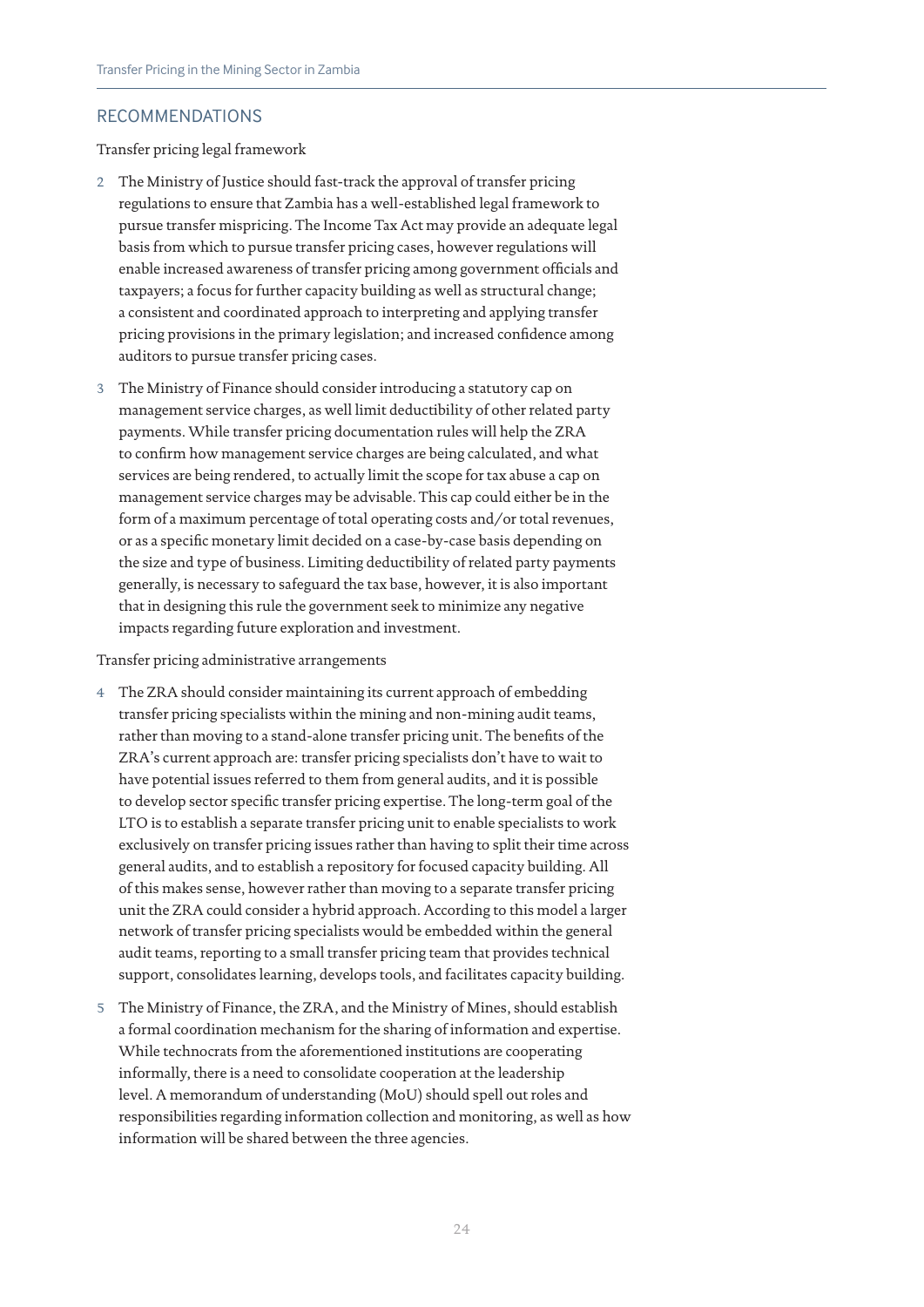6 ZEITI should strengthen its coordination function, bringing together the government, companies and civil society on a regular basis, to improve information sharing and build mutual respect and trust. For ZEITI to have the requisite convening power, it requires backing at the highest political level. The current ZEITI champion is the secretary to the treasury, while this is an appropriately senior designation, the negative perception of the Ministry of Finance, shared by both the Ministry of Mines, as well as mining companies, may prevent full cooperation. It may be more effective to appoint the secretary to the cabinet, a more neutral, yet powerful office. The president should also give his or her full support to the initiative to encourage cooperation from stakeholders.

#### Transfer pricing information

- 7 The ZRA and the Ministry of Mines should clarify their roles and responsibilities with respect to collection of information in the mining sector. The Mines and Minerals Development Act of 2015 states that while the ZRA is in charge of assessing and collecting royalties, licence holders should report to the Ministry of Mines. However, the act does not specify how companies should report, or what they should report on. The ZRA concedes that it is the responsibility of the Ministry of Mines to collect some information, "but not all," and continues to set up its own data collection system in-house, albeit with some involvement from the Ministry of Mines. To avoid duplication, as well as inconsistencies, it is critical that the ZRA and Ministry of Mines agree on who is collecting what information, from who, by when, and how they plan to share the data.
- 8 The ZRA and Ministry of Mines should harmonize the MVCMP and the MPMSP to prevent parallel reporting systems and conflicting production and export figures from becoming further entrenched. Both projects broadly share the same objective, which is to improve the government's data collection capacity in relation to the mining sector. There is a big risk that if both the ZRA and Ministry of Mines improve their monitoring capacity independently, without having first clarified roles and responsibilities, different reporting systems will emerge that increase the burden on taxpayers, and reduce the likelihood of crossgovernment collaboration. While some efforts are being made to harmonize the two projects, serious overlap remains. It is critical that monitoring and data collection capacity is improved collectively, with a clear view of how the various government institutions work together.
- 9 The Ministry of Mines and ZRA should expand current reporting requirements to capture information on expenditure. Presently, no cost information is collected from mining companies on a regular basis. Form 39 only requires information on production. While the ZRA is obviously at liberty to request information on inter-company loans, management fees, and other costs during the course of an audit or otherwise, there is no regular channel for this information to filter up, limiting the scope for ongoing risk analysis.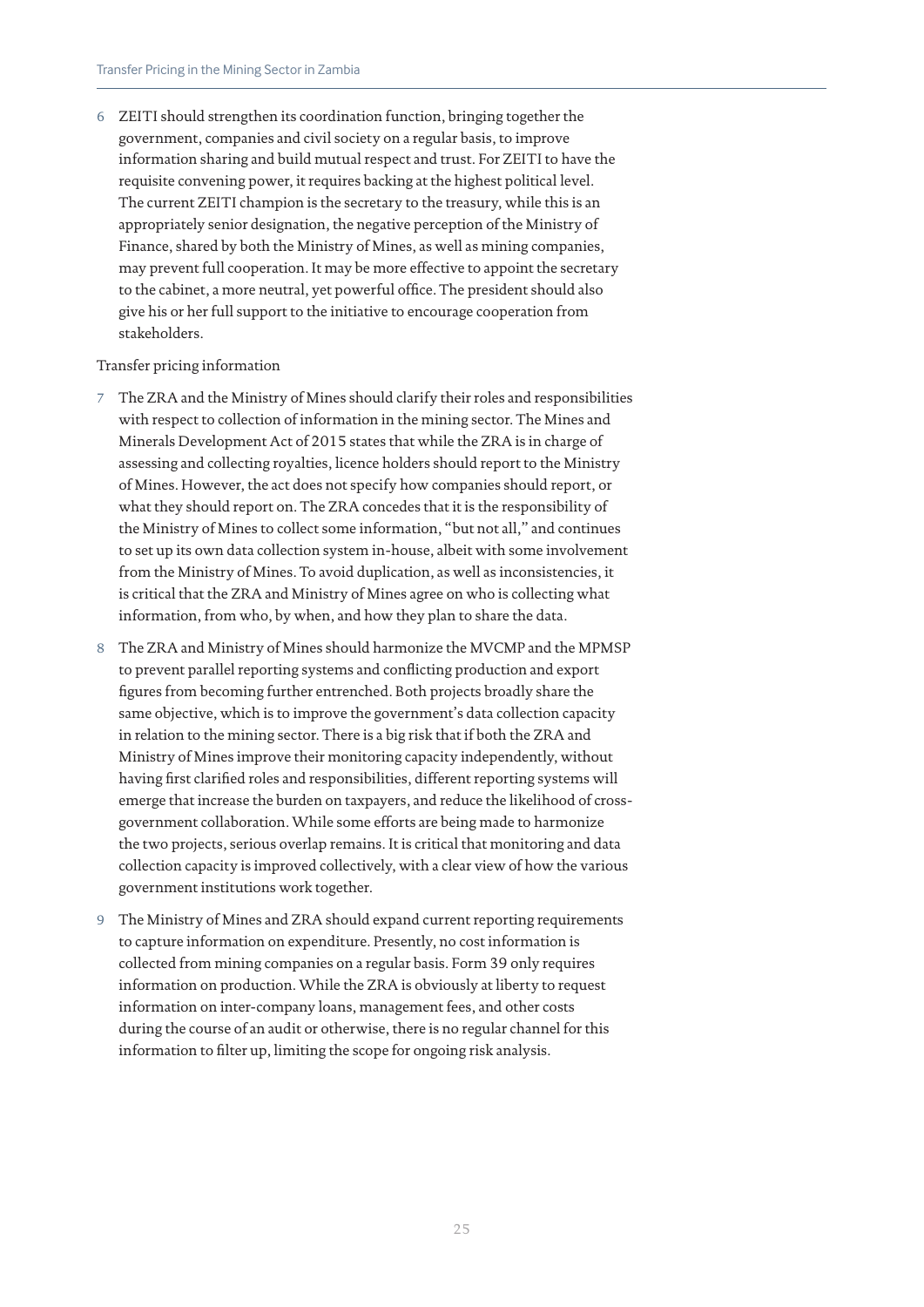Transfer pricing knowledge and skills:

10 With support from international partners, key officials from the Ministry of Mines should be selected for training on transfer pricing and other tax avoidance mechanisms. While the ZRA is the primary institution responsible for enforcing transfer pricing rules, given the role that the Ministry of Mines is expected to play in gathering and evaluating production data, it would be valuable for key officials to have some knowledge of transfer pricing, particularly as it relates to mining. The mining audit team has developed considerable technical expertise, however its makes sense that the Ministry of Mines would also assist in flagging issues for consideration given that one of the technical challenges is evaluating whether a risk area has been manipulated, requiring industry knowledge.

*Research for this case study took place in August 2015.*

The Natural Resource Governance Institute, an independent, non-profit organization, helps people to realize the benefits of their countries' oil, gas and mineral wealth through applied research, and innovative approaches to capacity development, technical advice and advocacy. **Learn more at www.resourcegovernance.org**

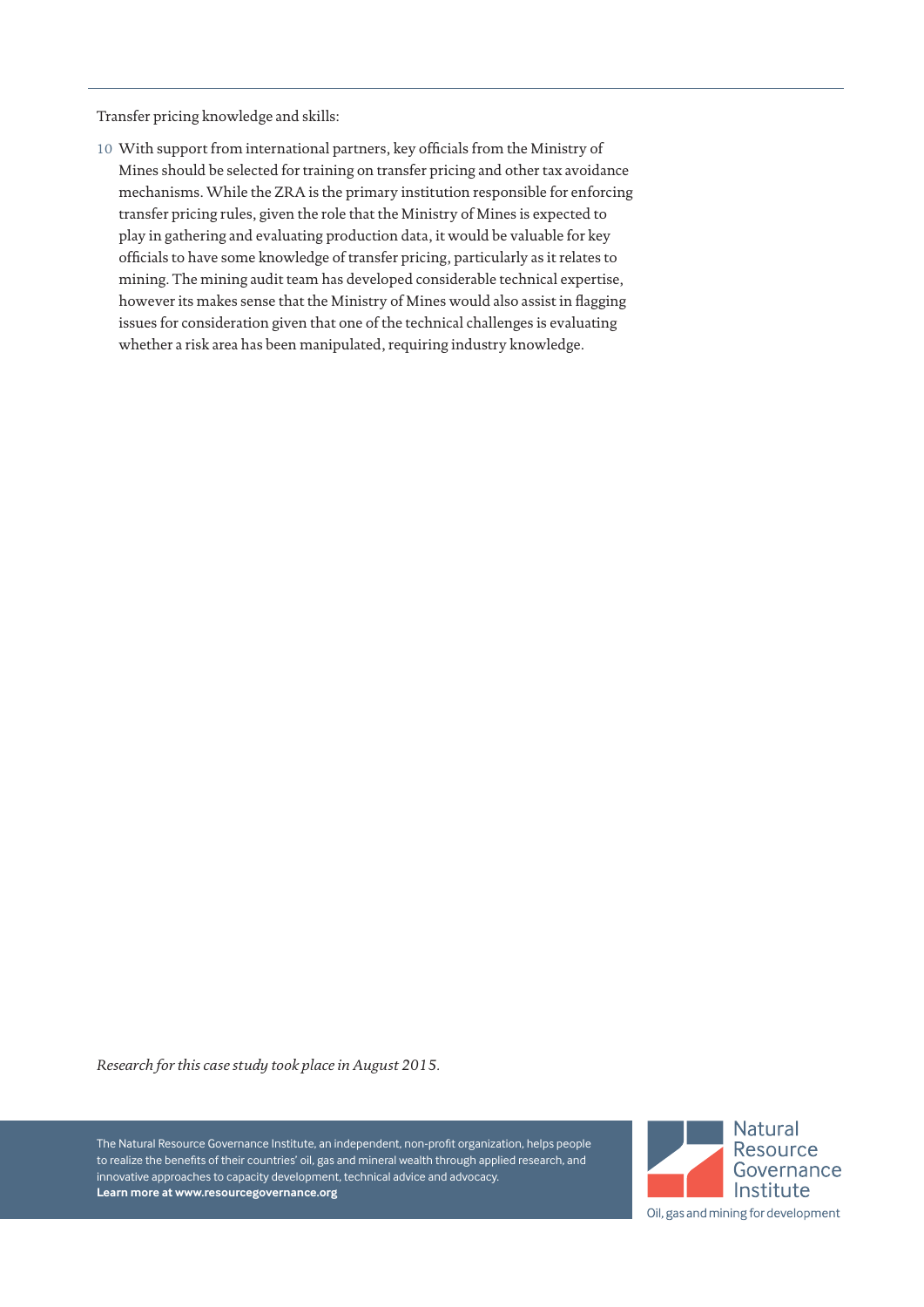# APPENDIX 1: INTERVIEW PARTICIPANTS

Transfer pricing specialists, ZRA: Richard Kapasa and Abraham Chisenga Senior advisor, International Growth Centre: Robert Liebenthal Director of investigations, ZRA: Moses Shuko Executive secretary, National Economic Advisory Council: Webby Wake Assistant director of policy and legislation, ZRA: Ignatius Mvula Director of the Large Taxpayers Office, ZRA: Peter Phiri Country representative, Diakonia: Sombo Chunda Principal consultant, Definate Consulting: Davis Simbaya Chief operating officer, ZCCM: Dr. Kasolo Vice-chairman, Centre for Trade Policy and Development: Trevor Simumba Government Relations, First Quantum: John Gladstone Technical manager, ZCCM: Wilphred Kototo Economic justice project officer, Action Aid: Musonda Kabinga